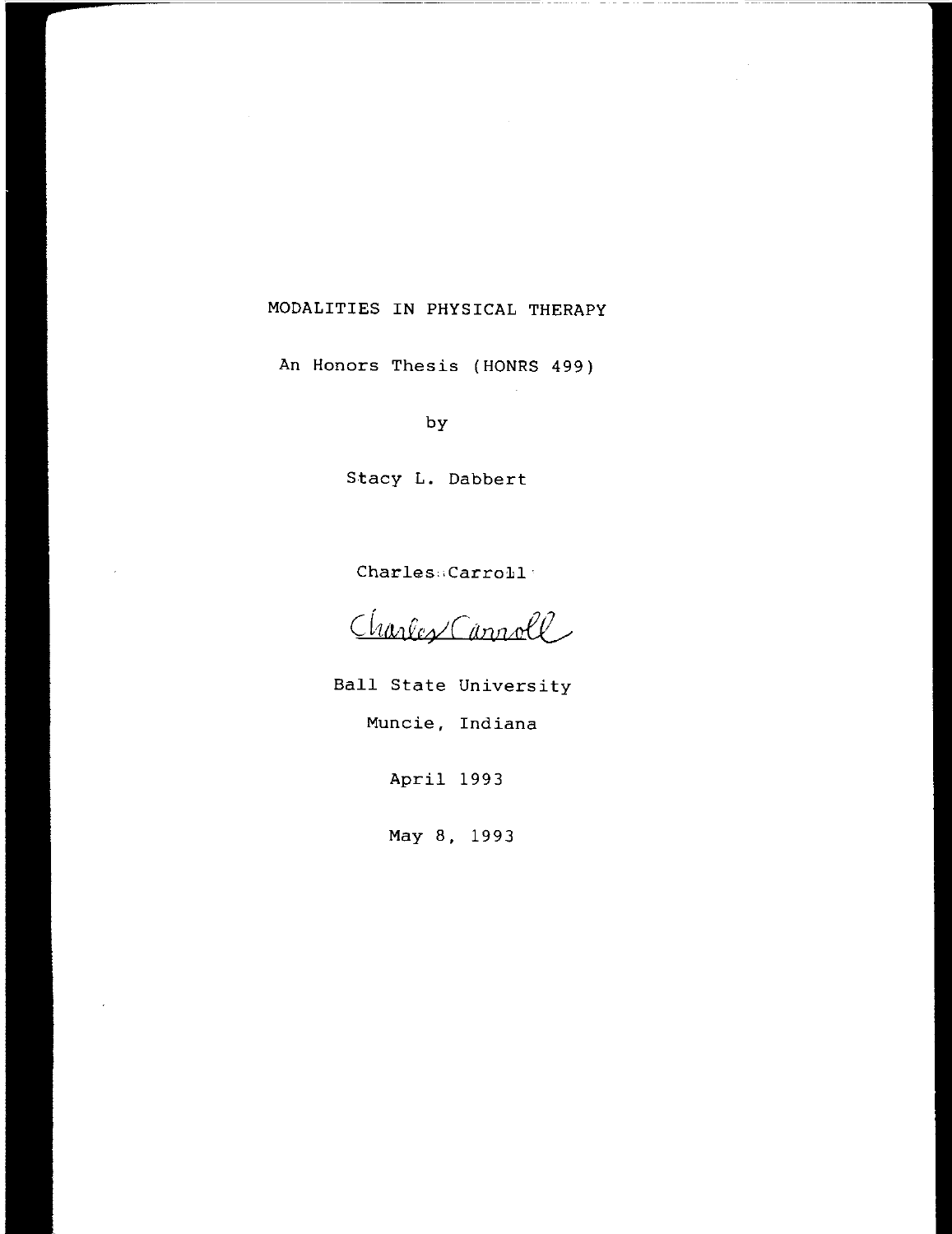*r\_e*Co  $T$ i $c$ :  $G$ L. U  $2,7$  $\sqrt{2}$ ្រុក ខេត្ត  $\frac{1}{2}$  ,  $\frac{1}{2}$  ,  $\frac{1}{2}$ 

**r p** 

# Purpose of Thesis

This discussion of modalities in physical therapy is limited to hydrotherapy, massage, and various methods of heat. The professional techniques and guidelines for administering each modality are recognized, as well as the standard appartus, indications, and contraindications for each. In addition, a discussion concerning the underlying physical properties and laws governing each modality is included as an attempt to further understand the basis for their operation and utilization.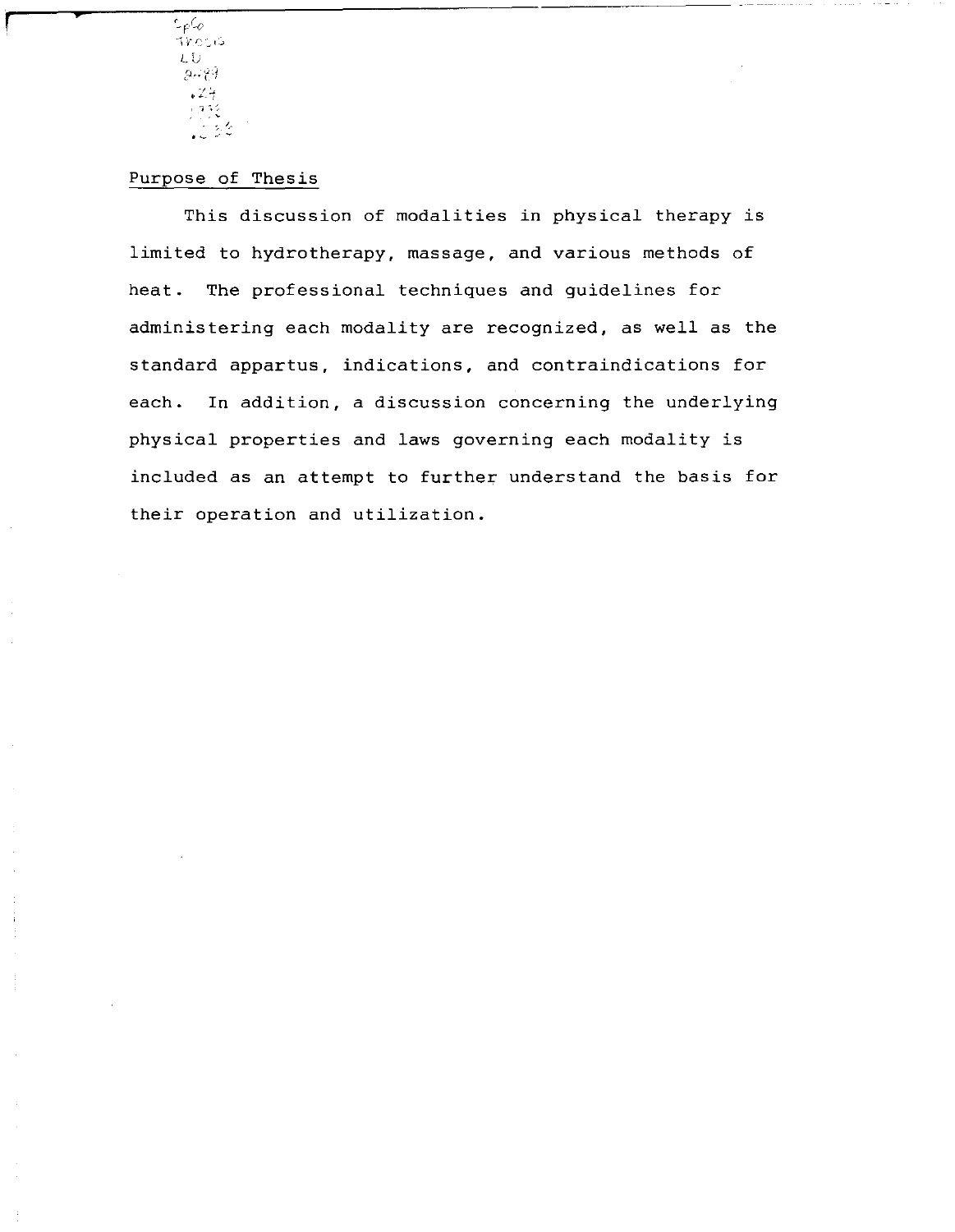### MODALITIES IN PHYSICAL THERAPY

### Introduction

As part of the curriculum in the exercise science and wellness program, the author undertook a fifteen week internship in which she participated in a physical therapy/ work-hardening clinic, cardiac rehabilitation program, and the wellness center located in Ball Memorial Hospital. Although all three sites provided valuable hands-on experience and learning, the author particularly enjoyed the workhardening clinic (Work Performance Center). Physical therapy has always been of great interest to the author; she anticipates a career in the physical therapy field sometime in the future. Consequently, this paper describes several physical modalities employed by therapists in their practice of physical therapy. In addition, the various modalities were researched extensively by the author who utilized numerous texts and reference manuals pertaining to physical therapy.

Physical therapy is the use of physical modalities, or methods, on the body to bring about relief or a cure. A modality would include any standard method used on the body to relieve pain (ex. ice). Health professionals have long been aware **of** the great benefits of physical medicine and rehabilitation. However, it was not until recently that the field of physical therapy has skyrocketed. In the past, traditional exercises and basic means of alleviating pain (hot pack, ice) were primarily used for rehabilitation. Today, advancements in technology have upgraded the field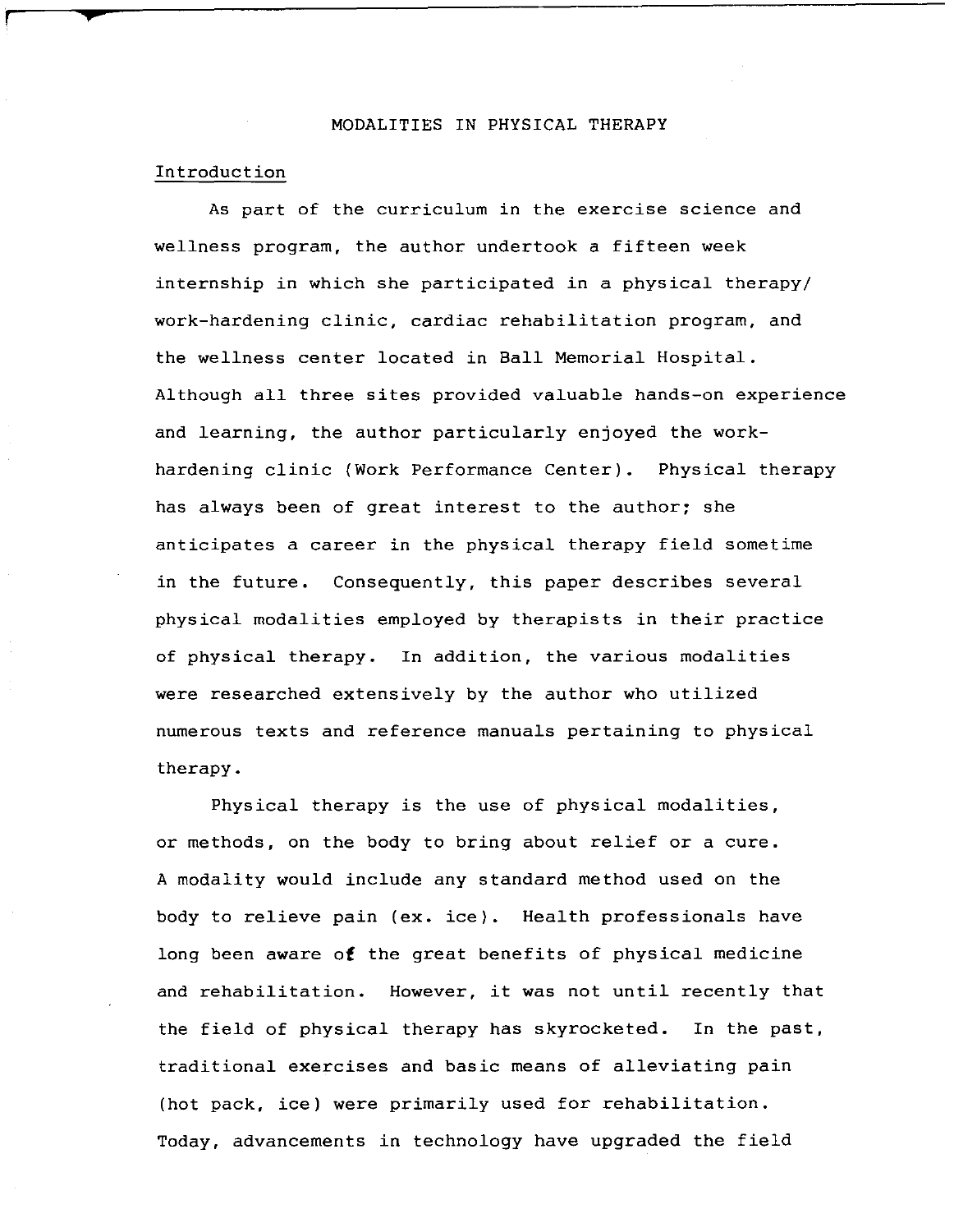like never before. Sophisticated machines and equipment now perform the exercises the therapist would normally do. Computers display directions for the patient, countdown the time and number of repetitions performed, and offer encouragement. However, not all clinics can afford these new-found luxuries. Many old, seemingly outdated, modalities are still used today. The Work Performance Center contained a combination of both advanced and basic modalities for the patients to use. Often, patients appeared intimidated or frustrated by the complication of using a computer. This paper focuses on more traditional methods of rehabilitation: hydrotherapy, massage, and the use of heat including conductive, radiant, and coversive sources. The reader will find that these traditional methods are both widely used and extremely effective.

### Hydrotherapy

*f*  $\frac{1}{2}$ 

Hydrotherapy is rapidly becoming one of the most promising, safest methods of rehabilitation. Water is essential to human beings--they cannot exist without it. In the beginning, water was used solely for the purpose of survival. As humankind developed, so did the uses of water. It was used to generate power, transport goods, and was the basis for the explosion of civilization as we know it today. The role of water in therapy dates back to the ancient Greeks and Romans where the sick were believed to be cured by the cleansing and steaming action of the agent. Ancient religious men also believed that blessed water could "drive out" evil spirits thereby curing the mentally ill. Many methods using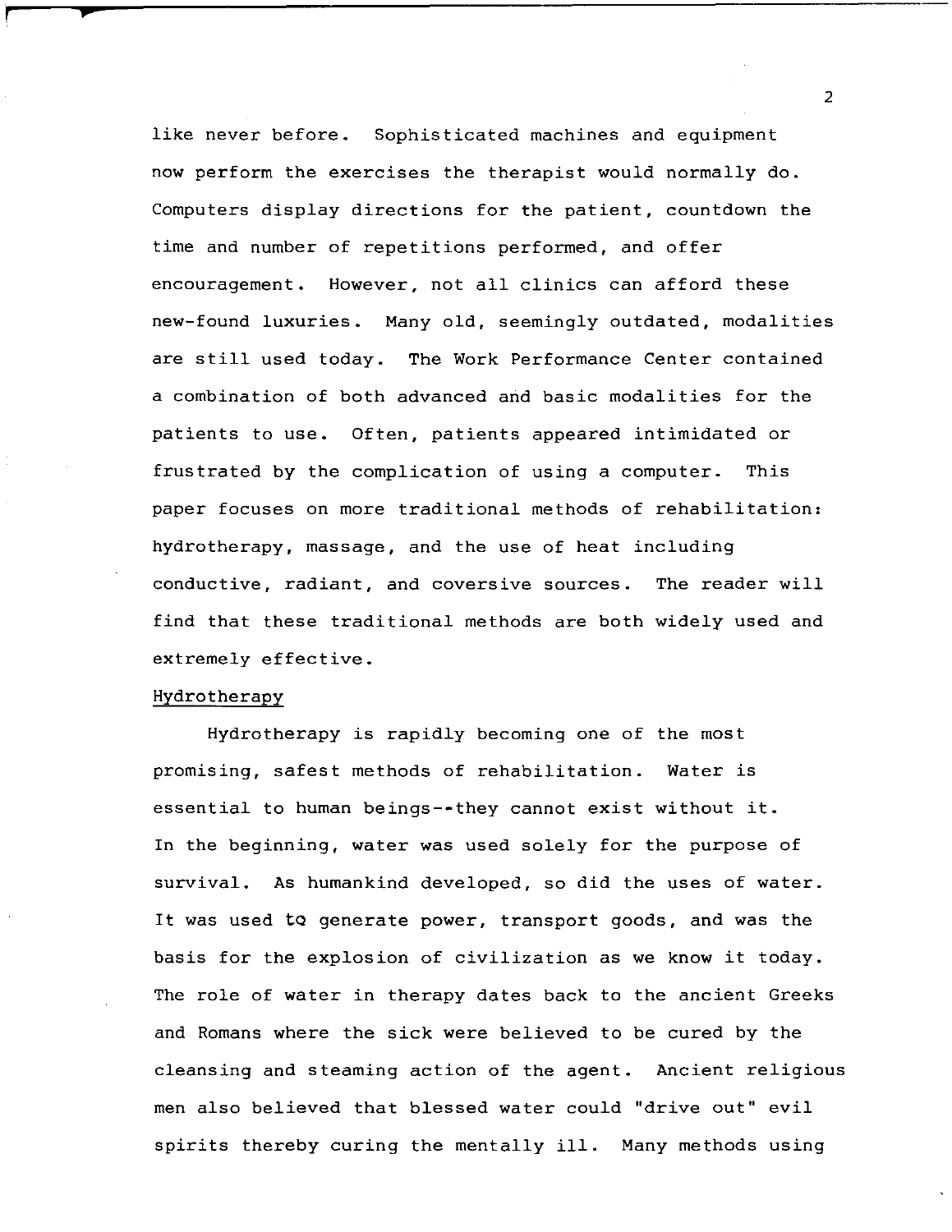water, some of them bizarre, were practiced on the ill hoping to achieve some relief from their maladie. Water is, by no means, new to the therapeutic field. Christa and Jost Benedum are quoted as saying, "Long have the praises of water been sung. It has cleansed cult and creed, cured psyche and soma" (3,p.1). Water and its modern role in the field of rehabilitation dates back to the 1920's. In 1928, the Hubbard tank was developed and designed specifically for exercise. It was around this time that therapeutic pool exercises really began to develop systematically (3,p.4). There are different types of therapy that can be done with water including hydrotherapy pool rehabilitation, whirlpool baths, contrast baths, and the Hubbard tank. Before these modalities are discussed, it is necessary to explore some of the properties of water that make it an ideal method of therapy for some patients.

**p** 

Mass, weight, density, buoyancy, hydrostatic pressure, surface tension, refraction, and turbulence are all properties of water that must be considered when designing a treatment program for a patient. A patient's mass and weight will have bearing on their ability to float. Density also relates to an individuals ability to float. Density equals mass divided by volume (D= $\frac{m}{v}$ ). For therapeutic purposes, this mass to volume ratio is equivalent to one. In order for an individual to float, their ratio of mass to volume must be less than one (3,p.22). This ratio changes with age. For example, an average child has a density of .86, an average adult has a density of .97, and an average elderly person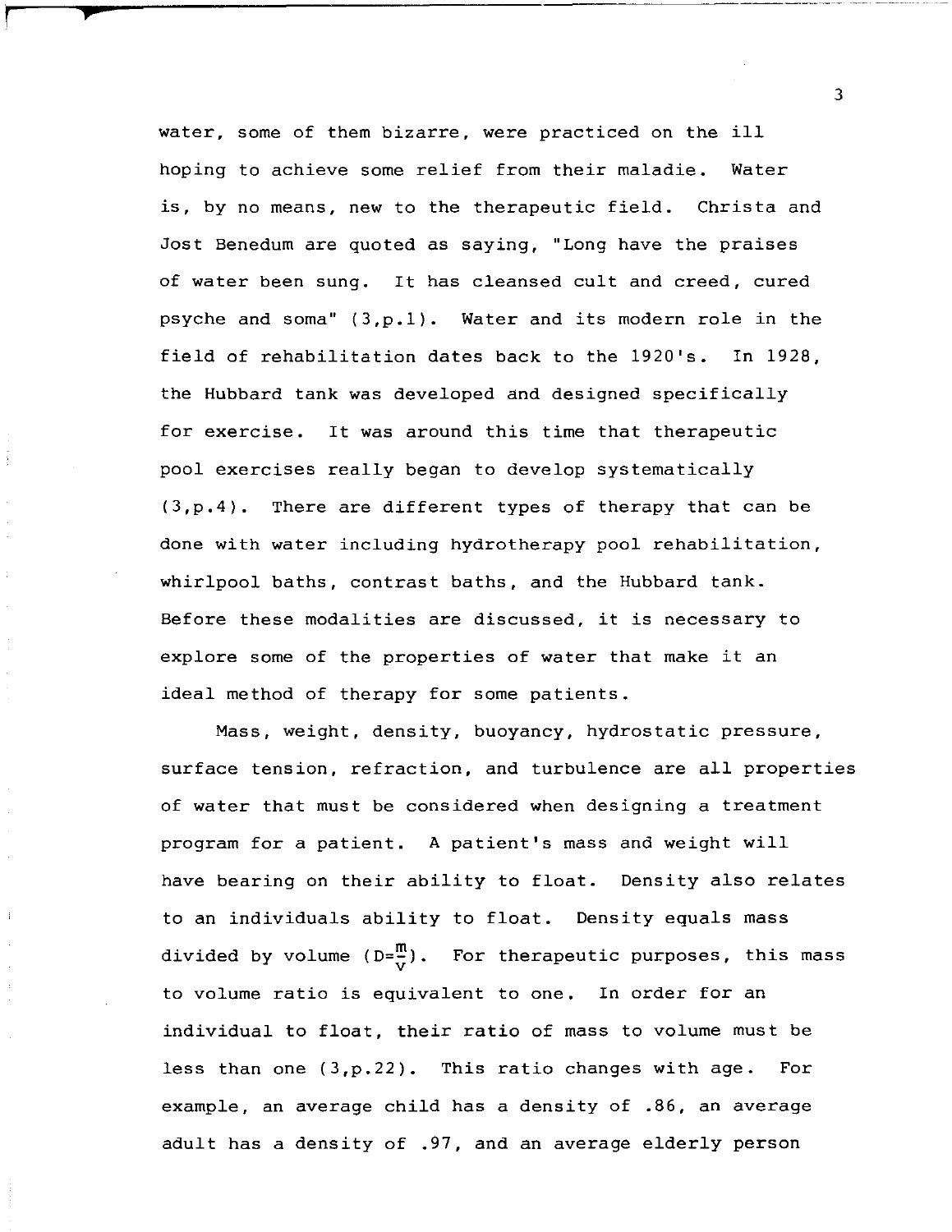has a density of .86 (due to an accumulation of adipose tissue) (3,p.25). Therefore, it is easier for a child to float than an adult. Different body parts also have different densities. Arms are less dense than legs causing arms to float and legs to sink when submerged in water.

**f** 

Buoyancy is another critically important feature of water. Buoyancy is the upward force in water working against the downward force of gravity. Buoyancy is special in that it diminishes the effects of gravity leaving a person in the water feeling "weightless". Buoyancy and gravity also account for the metacentre balance in water. If these two forces are equal, a person remains in a static position. However, an inequality in these two forces results in movement, particularly rotation (3,p.37).

Hydrostatic pressure is the pressure of water at varying depths. This is an important property when dealing with different injuries. Injuries where swelling is present at sub-acute and chronic stage benefit from immersion in deep water where higher pressure exists. This, however, would be contraindicated for swelling in the acute, or beginning, stage. The pressure of the water primarily affects swelling and it is for this reason that the therapist must know the varying pressures at various depths and be able to judge according to their patients particular needs (3,p.178).

Surface tension, refraction, and turbulence are all other properties of water that must be considered. Surface tension is important when the patient is entering the water as well as during the therapy session. The initial resistance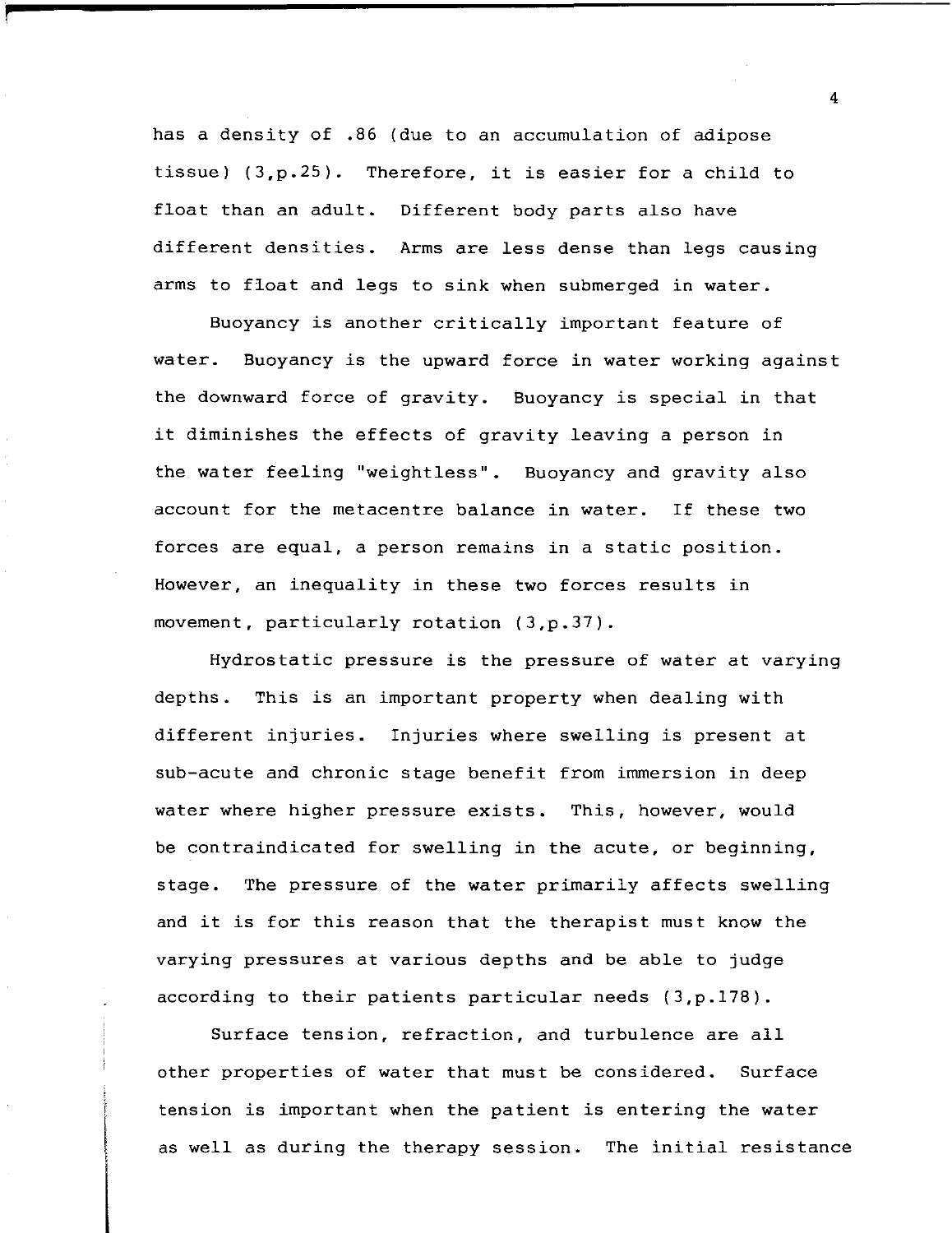between the water and the patient is the surface tension. The surface tension also affects the patient by providing some resistance at all times during various movements  $(3,p.43)$ . Refraction is water's ability to project back. In physics, according to Isaac Newton, for every action there is an equal and opposite reaction. Refraction also works something like this. For example, if a beam of sunlight is cast upon the water, the water is able to project that same amount of light back into the atomsphere. If an individual takes their-flat hand and slaps it against the surface of the water, the water is able to produce the same amount of force against the hand. This is important to insure that the patient does not enter the water in a painful way. Turbulence is created by movements. The speed and shape of the movements influence the production of turbulence. The greater the speed, the more turbulence that is produced. All movements, no matter how small, will produce turbulence. Turbulence is important because it can be used to assist and resist movement during exercise (3,p.17). The therapist is required to have a complete understanding of all the properties of water before prescribing a treatment program for patients. Once the foundation has been mastered, there are a variety of options to choose from when designing a beneficial, effective hydrotherapy program. Hydrotherapy pool rehabilitation exercises, whirlpool baths, contrast baths, and the Hubbard tank are some of the ways in which water is employed as a modality.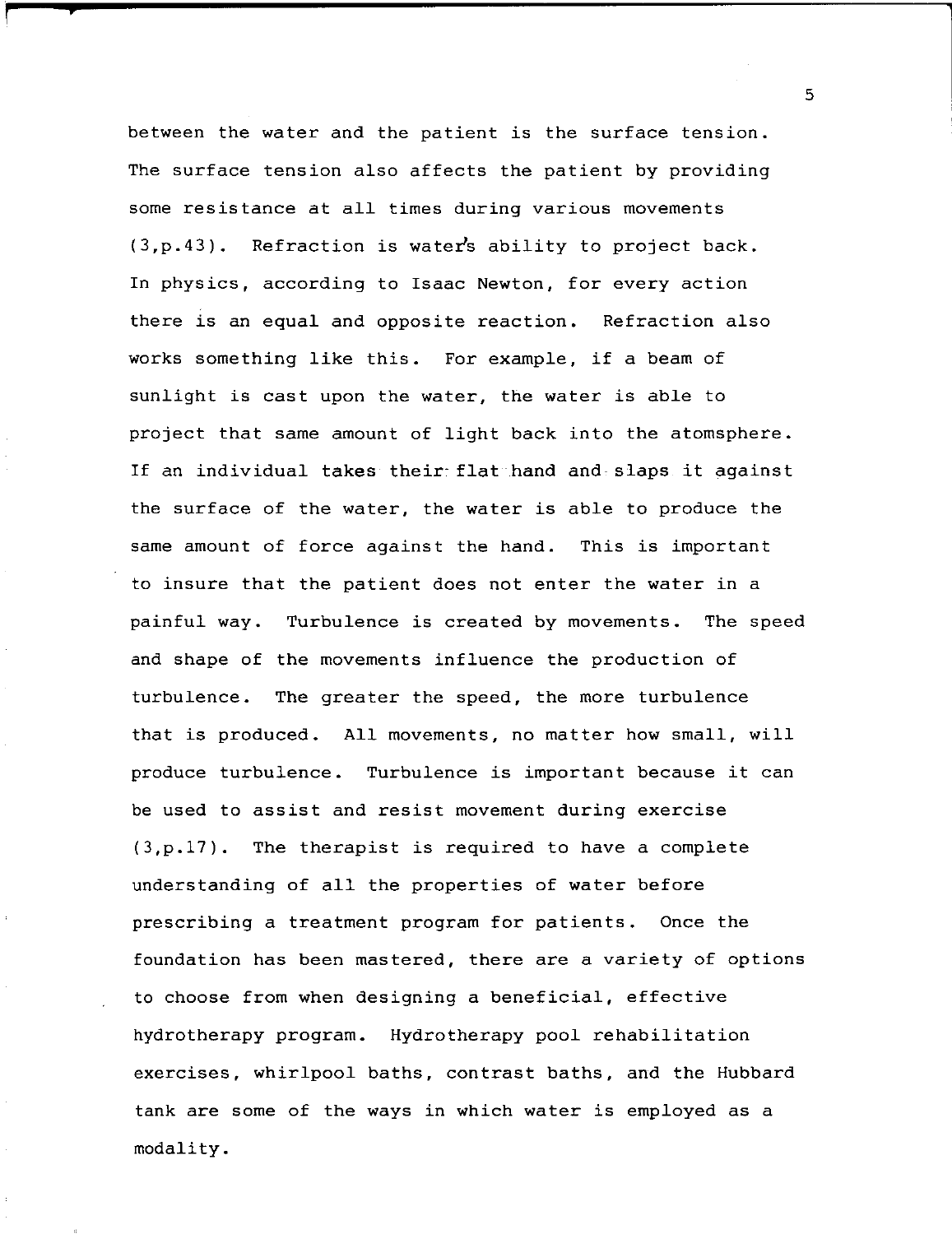### Hydrotherapy- Pool Rehabilitation

r **,.** 

Hydrotherapy pool rehabilitation can range from doing general group therapy to specializing in treating specific illnesses. In all situations, however, there are some common benefits, indications, and guidelines. In general, the benefits of hydrotherapy include relaxing of tense muscles, decreased pain, improved circulation, a removal of waste products, and an increased range of motion {3,p.3l}. Water provides a means for exercising and treating non-weight bearing patients. Because of buoyancy, injuries that would normally require a longer healing period due to inflammation, spasm, or swelling, can be treated earlier due to the "weightless" feeling of water. Patients are able to "bear down" in the water much earlier that they can on land {3,p.178}. However, therapists must remain aware that modification of land exercises is required due to the buoyancy of water.

When exercising patients in a pool, the temperature of the water is crucial to determining the success of therapy. Pools that are too hot may cause sleepiness and tiredness in the patient. Elevated pool temperatures have also been shown to result in patients who demonstrate a lack of drive towards therapy {3,p.ll}. Pools that are too cool may cause tenseness in a patient, shivering, and irritability. Many studies have been conducted to determine the best temperature for maintaining a pool for therapy. In general, a temperature between 89-93°F is best suited to cater to all conditions  $(3,p.11).$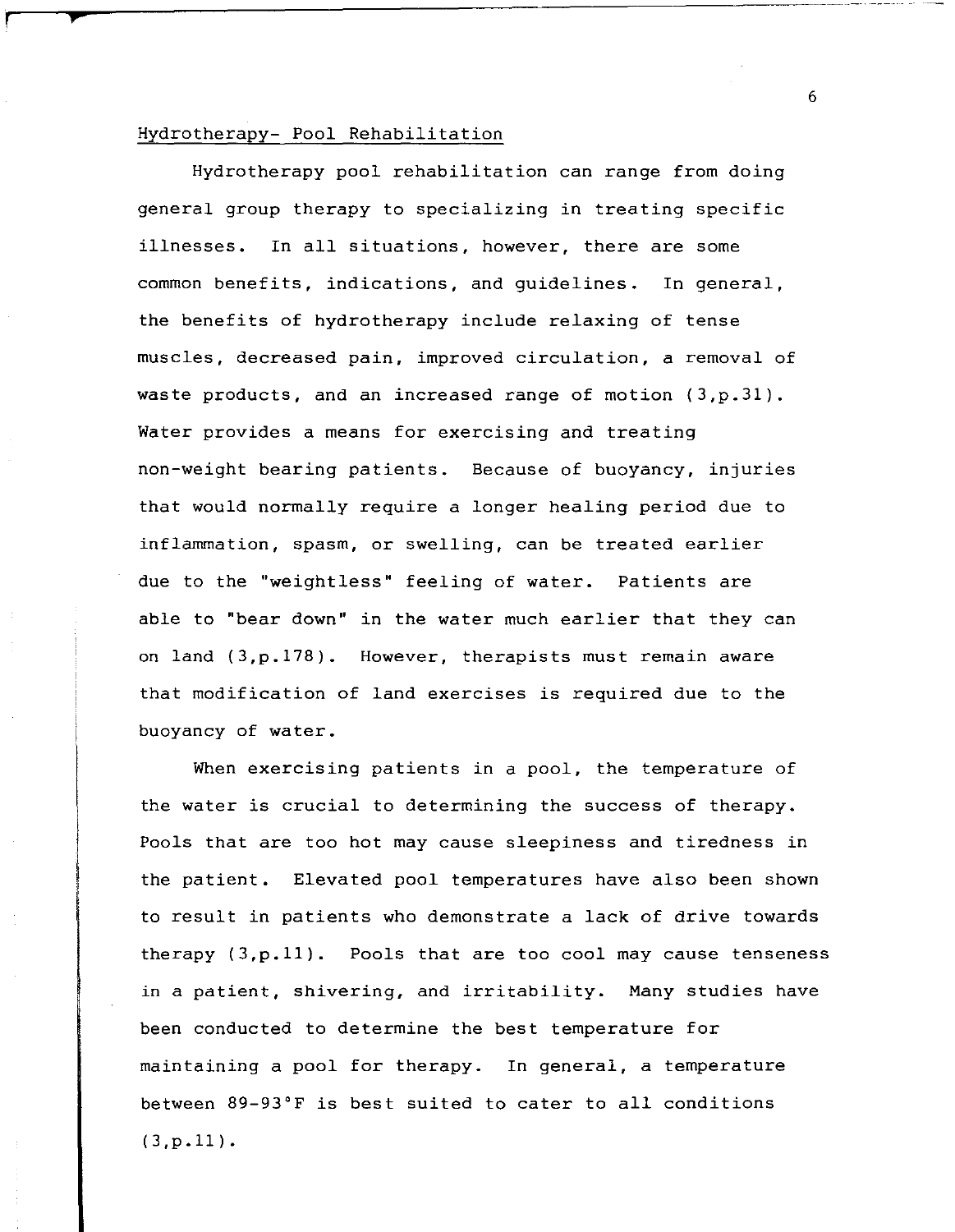When the therapist is ready to begin a hydrotherapy treatment program for an individual, organization is very important. The program should, as in all exercise programs, involve a warm-up, an exercise bout, and a cool-down. If the program is being developed for an athlete, the therapist should include sport specific exercises (aerobic vs. anaerobic training). General mobilization exercises should be included in all programs for uninjured parts to maintain strength and flexibility (3,p.192). Buoyancy assisted, supported, and resisted exercises are the most common exercises carried out in hydrotherapy (3,p.23). When utilizing buoyancy influenced exercises there are three ways in which the physical therapist can relate to the patient:

**r f** 

- 1. The therapist acts as a fixation and the patient moves toward, away, or around the physical therapist.
- 2. The therapist acts as a stabilizing factor and moves with the patient.
- 3. The patient acts as a fixation and the therapist moves around him/her. (3,p.21).

Many disabilities, illnesses, and injuries can be treated with hydrotherapy. Athletic injuries including stress fractures, strains, sprains, and knee problems respond very well to pool exercises. In athletes or other individuals who must rehabilitate and improve their weight-bearing ability, water can also provide varying degrees of resistance. Depth can increase difficulty. For example, immersion in the pool up to the level of C7 results in 8% weight bearing to the patient. Immersion to the xiphisternum results in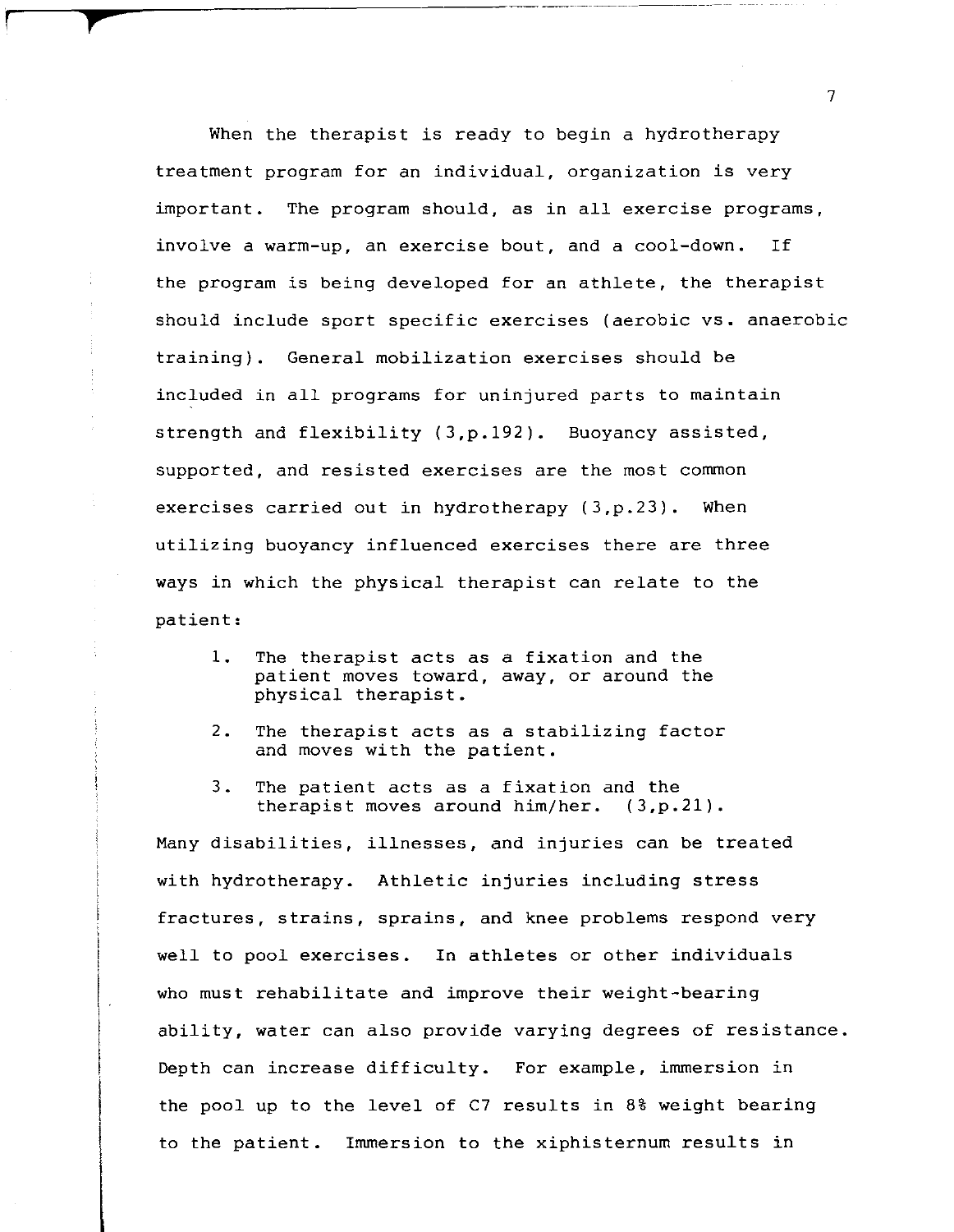25-35% weight bearing to the patient. Immersion to the anterior superior iliac crest results in 47 to 54% weight bearing to the patient. Therapists can use the special properties of water to implement progressively resistant, exciting programs. Other conditions that can be treated include arthritis, stiff joints, circulatory problems, obesity, diabetes, head injuries, open wounds, burns, ulcers, neck injuries, and injuries of the spine. Hydrotherapy has been used to treat multiple sclerosis (MS). A study conducted by Gehlsen, Grigsby, and Winant of Ball State University in 1983 indicated that an effective aquatic program could, indeed, benefit patients with MS. They found that patients with MS displayed increased muscle strength, work ability, and power output when participating in a regular aquatics program. More importantly, MS patients complained of less fatigue, a problem that significantly affects the majority of these individuals (6,p.653-656).

### Hydrotherapy- Hubbard Tank

**r r** 

A second type of hydrotherapy that is widely utilized is the Hubbard tank. This is a large, metal tub used for total body immersion purposes. Common indications for the Hubbard tank include arthritis in the upper and lower limbs, relieving stiffness, conducting exercises for various bone and joint diseases without the effects of gravity, and cleansing open wounds, particularly decubiti (7,p.450). The water temperature for the Hubbard tank should be maintained between 40.6 and 46.1°C. Treatment duration time usually ranges between 20-30 minutes.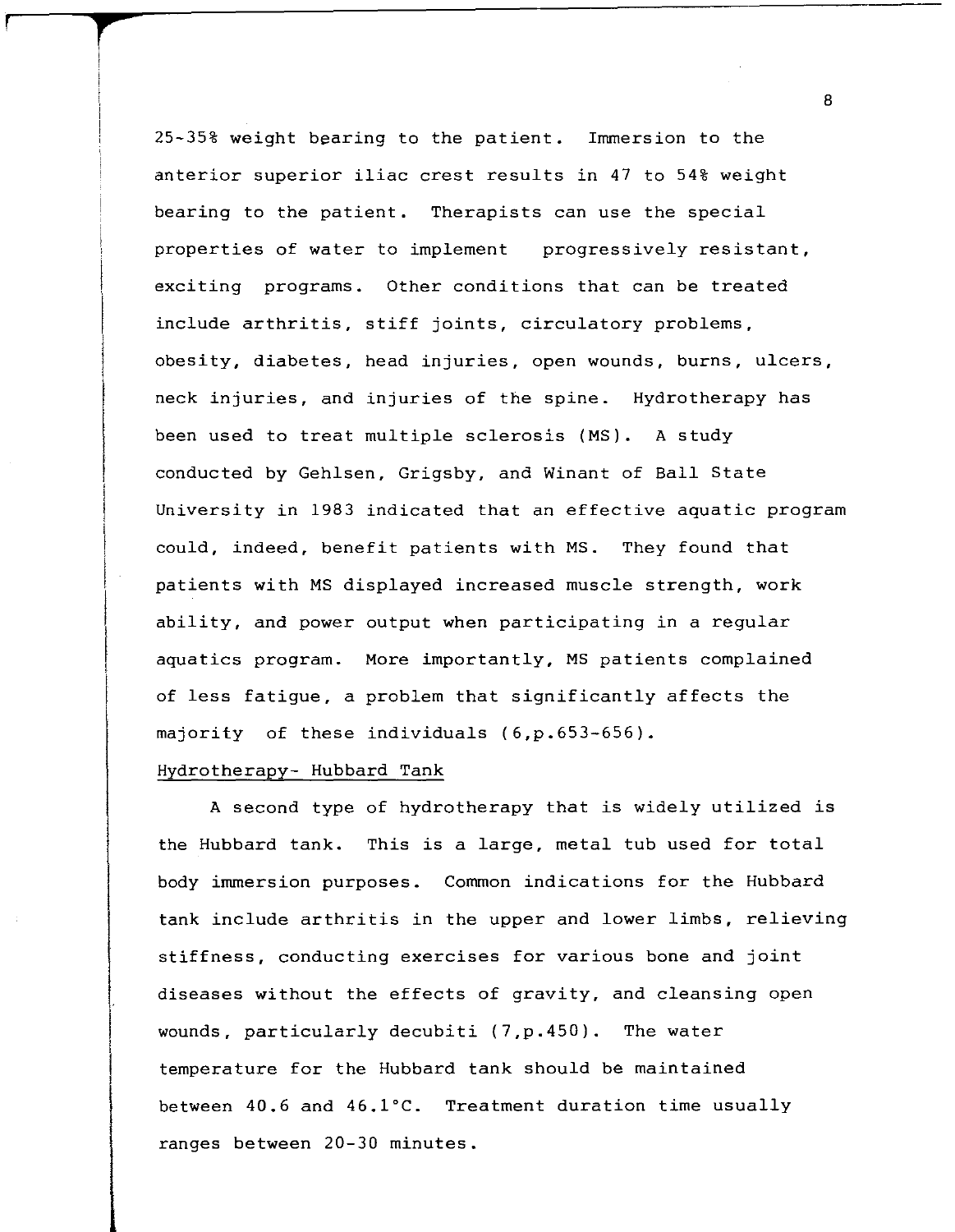### *Hydrotherapy- Whirlpool* Baths

<sup>r</sup>*r* 

The whirlpool bath is similar to the Hubbard tank in all aspects except it is used for partial body immersions rather than total. Whirlpools use compressed air as an agitator to prevent the backflow of infections. Indications, temperatures, and treatment time are the same as for the Hubbard tank (7,p.450).

### Hydrotherapy- Contrast Baths

Contrast baths are simple and can be done in the clinical setting as well as at home. Common indications for the contrast baths include arthritis of the fingers, wrists,. feet, and ankles. A contrast bath is started by having the patient place the affected area in hot water (40.6 and 43.3°C) for ten minutes and then transferring it to cold water (15° and 20°C) for one minute. The next cycle consists of the patient immersing in hot water for four minutes and cold water for one minute. The patient would continue this 4:1 cycle until a total treatment time of thirty minutes was achieved. Contrast baths are excellent for relieving stiffness and pain (7,p.451).

Hydrotherapy is a very versatile, effective method for relieving pain and other physical problems. The use of pool exercises is relativley new but greatly on the rise. Whirlpools are quite common and have been used for years. The use of hydrotherapy is safe and can provide a great many benefits to the patients who receive it. More therapists are recognizing the extensive benefits of water in rehabilitation and are therefore prescribing it for more of their patients.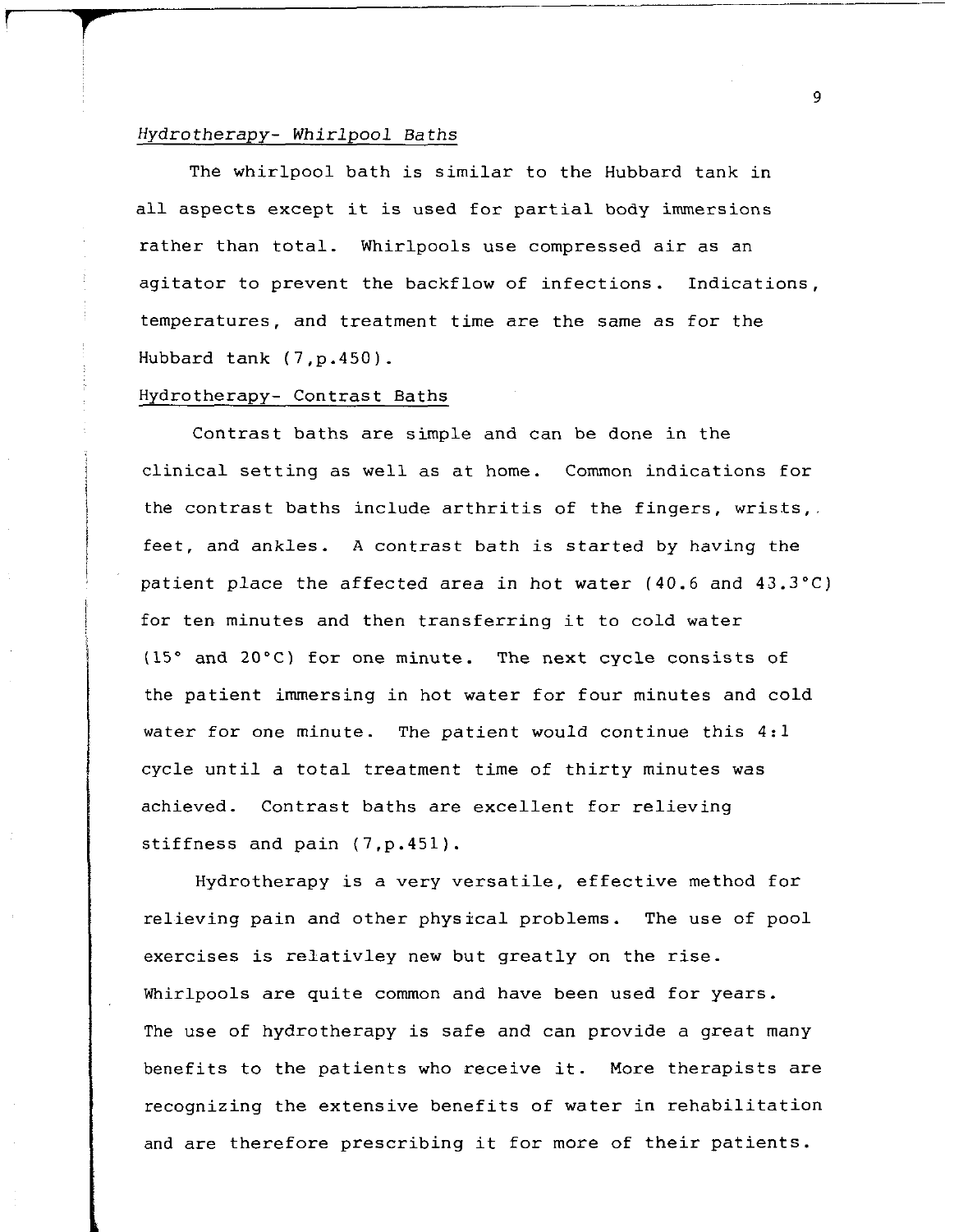The long known benefits and healing power of water can be summed up with this statement by Shakespeare ... "And grew a seething bath which yet men prove against strange maladies a sovereign cure" (3,p.1).

### Massage

Massage is another modality that has been in therapy for years. Massage is the manipulation of soft tissues with the hands to produce a therapeutic effect. The origin of therapeutic massage is considered to be with the Greeks (4,p.3). Modern massage is commonly modeled after the Swedish massage. Per Henrik Ling (1775-1893) developed the massage techniques that we are familar with today (2,p.3). Massage is considered an art and not an exact science. One can learn the basic techniques of massage yet still add their own special touch. This author had the privelege of observing over thirty hours of therapeutic Swedish massage executed by LuAnn Williams, massage therapist at the Wellness Center. Massage can be used for a multitude of conditions. For these purposes, a concentration of the practice of sports massage will be explored.

There are three main purposes for using massage in athletics. The first purpose is to prepare an athlete for a particular event. Athletes can be instructed in these cases on how to implement self-massage. The advantages of receiving a massage before an event include preparing the body by relaxing the muscles, relieving tightness and tenseness, and increasing circulation and stimulation (2,p.6). Secondly, massage can aid during periods of actual activity. Massage can provide the athlete with a quick "pick-me-up" and a feeling of recuperation (2,p.6). Lastly, massage is used in the recovery from injuries. A study done at the University of Kentucky tested the effects of massage upon performance. Athletes received regular massage in recuperation of injuries and before performance for eight weeks. Athletes were then given a submaximal test on an ergonomic bicycle and were found to have increased their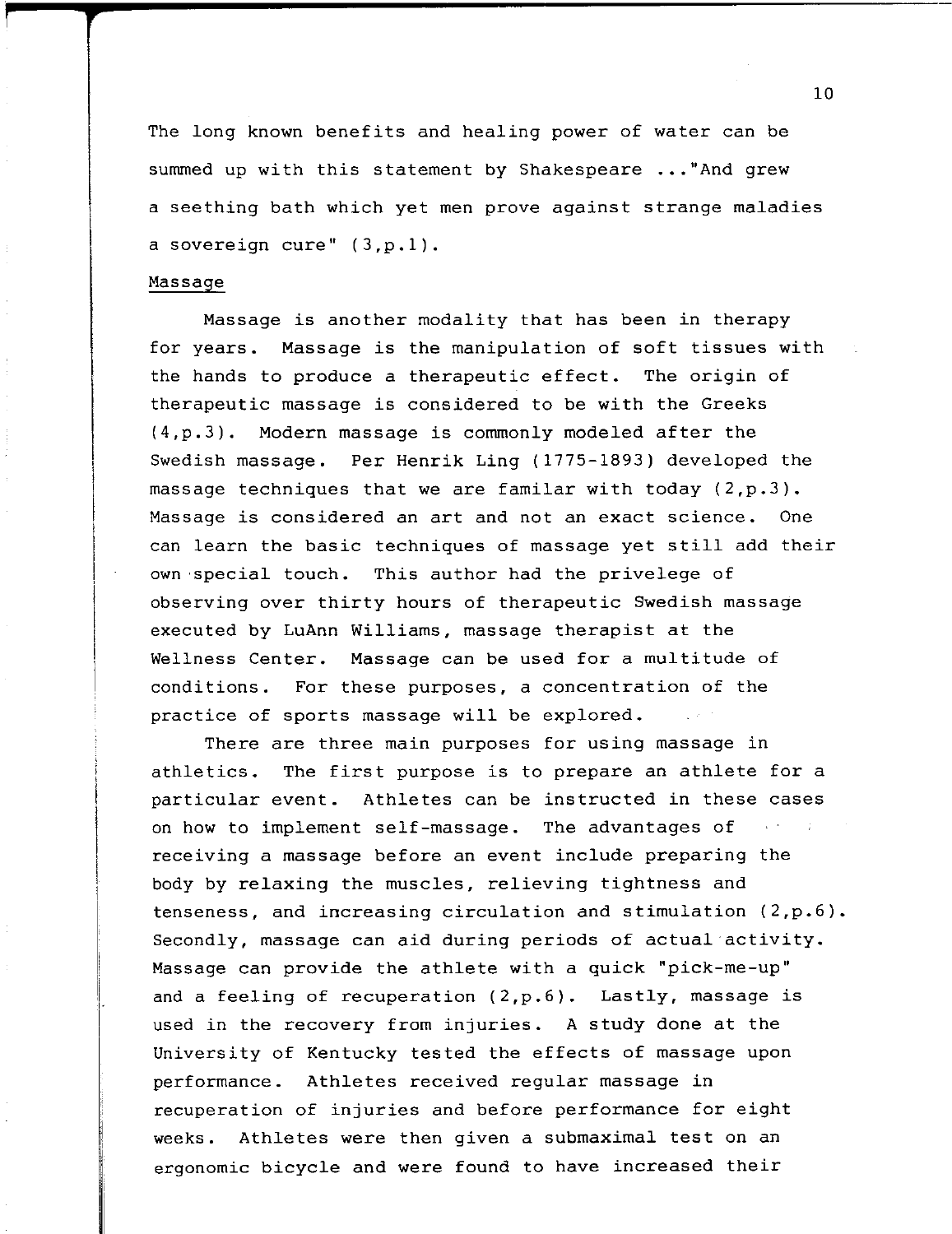performance by 29-30%. **In** instructing athletes on how to administer self-massage, it is important to teach proper techniques and executions  $(2,p.70)$ .

Administering a massage is not as simple as it appears. Massage takes hours of practice and requires extensive knowledge. A masseur/masseuse must be an' individual with strength and tremendous energy due to the exhausting nature of delivering a thorough, intensive massage. As in other forms of therapy, there are a few general practices to consider before giving a massage. The massage therapist should always have clean hands and try to avoid excess moisture accumulation or letting them get too humid. Often, depending on the condition of the skin, it is necessary to use a lubricant or drying agent. Agents that are commonly used include powder, oil, salve, lotion, and even water (2,p.4). Massage should never be painful; movements should always be continuous and rhythmical. The therapist should have knowledge of the energy expenditure required for massage and therefore attempt to eliminate unnecessary wastes of energy (unnecessary conversation, large, awkward movements, or an uncomfortable position for the therapist). Finally, the therapist should allow for plenty of time to execute the massage to make sure it is done correctly. A beneficial, thorough massage can take up to an hour if performed over the entire body.

Technique is essential in massage. There are five basic methods that serve as the foundation for massage: effleurage (stroking), petrissage (kneading), friction (rubbing), tapotement (percussion), and vibration (shaking). Each of these techniques will be discussed.

-Effleurage, or stroking, can affect the body both superficially and deeply. It can work to improve local circulation, provide relaxation, and promote lymph drainage (9,p.120). Stroking increases local venous circulation. However, stroking does not increase overall circulation because the heart itself is not directly stimulated. If the heart were directly stimulated, there would be an increased output which would result in an overall increased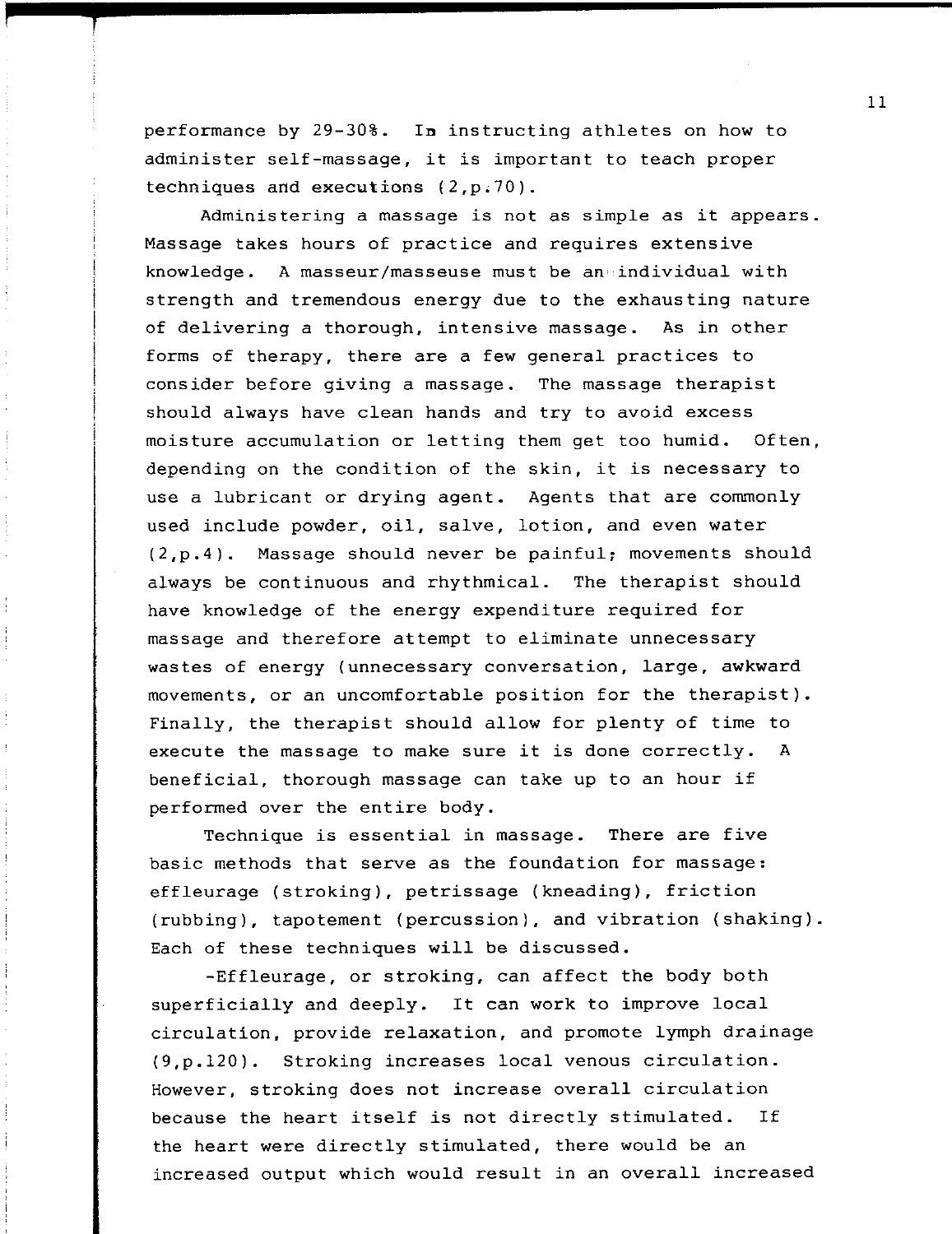venous return. Because this does not happen, stroking only works to increase local circulation  $(2,p.14)$ . The execution of effleurage can be done with one or both hands and even the knuckles. It is best to work proximal (near) to distal (far) relative to the area to be treated on the patients body. It is also best to work from the periphery (outside) to the center (9,p.120). The upstroke should be heavy and the downstroke light (2,p.20). The main objective of effleurage is to squeeze the soft tissue to empty lymph vessels and accelerate circulation towards the heart.

-Petrissage, or kneading, is also known as compression, squeezing and skin rolling. It is normally used when large areas of the body are to be massaged. Petrissage can promote relaxation, relieve muscle tightness, and improve local circulation (9,p.120). The execution of petrissage requires both hands- one contracting in upward motion while the other relaxes and moves downward. It is best to move from the periphery (outside) to the center. The therapist attempts to lift the muscle from the bone as much as possible. Often, this is difficult to do as in the case of treating the muscles of the hand and foot (2,p.2l). In these cases, the tips of the thumbs are used to execute the kneading and squeezing. Skin rolling requires a somewhat different technique. The muscle is separated from the bone and then rolled between the hands as if rolling dough. For flat, broad muscles such as the muscles of the back, it is necessary to use a two or three finger movement (thumb, index, and middle finger) (2,p.2l). The main objective of petrissage is to squeeze, wring, or roll the muscles to be treated in order to stimulate contractions in the individual muscle fibers thereby exercising and strengthening muscles.

-Friction, or rubbing, is a special form of petrissage. Friction dilates blood vessels, reduces pathological products, and reduces adhesions following sprains, srains, muscle pulls, or tendinitis (9,p.120). Friction can also be utilized at injured musculotendinous junctions. The execution of friction is done with one or both hands  $(2,p.31)$ . The movement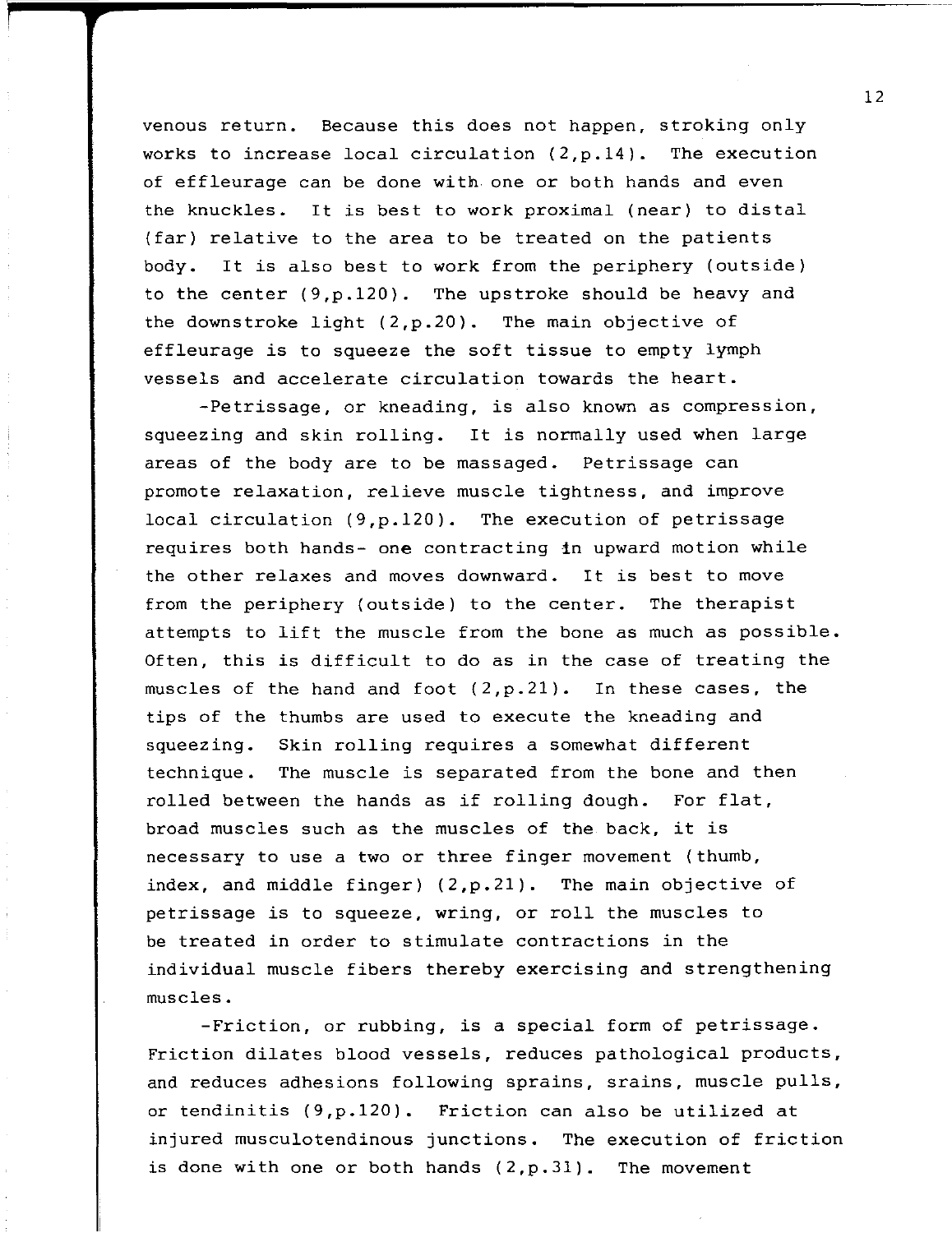consists of a deep, circular, rolling motion. Friction is done over a small area of a tendon, muscle, or ligament. It is also possible to combine friciton with effleurage (9,p.120). The main objective of friction is to reduce pathological products by absorption through dilated blood vessels.

-Tapotement, or percussion, refers to the rapid, alternative, striking movements of the hands. Tapotement is further classified into hacking, clapping (cupping), tapping, slapping, beating, and vibration (shaking). The main objective of all forms of tapotement is to improve blood flow, sensory stimulation, and pulmonary drainage (o,p.120).

 $-Hacking$  is the type of tapotement that is most frequently used. The execution takes place from the wrist. The fifth metacarpal on the ulnar side of the hand should be the only one to strike the surface of the body. Hacking is genrally administered with both hands. Hacking should only be executed on areas of the body with well developed muscles. Hacking produces a great increase in blood flow in the areas where it is implemented (2,p.27).

-Clapping, or cupping, is executed with the cupped palmar surface of the hands. It requires flexibility of the wrists and fingers. The main purpose of clapping is to produce dilation of the blood vessels in the skin and the subcutaneous tissues (2,p.27).

-Tapping is similar to both hacking and clapping. However, the main difference with tapping is that the tips of the fingers strike the body. Tapping can be done with one or both hands. Tapping is executed from the wrists and shoulders (2,p.23).

-Slapping utilizes flattened hands. The whole palm of the hand should strike the body (2,p.23).

-Beating requires the hands to be in a half-clenched position with the wrists relaxed. When striking the body, only the ulnar side of the hand should come in contact with the area. The therapist should aim to deliver two to six blows per second with each hand. The more the fist is clenched, the deeper the tissues will be affected by each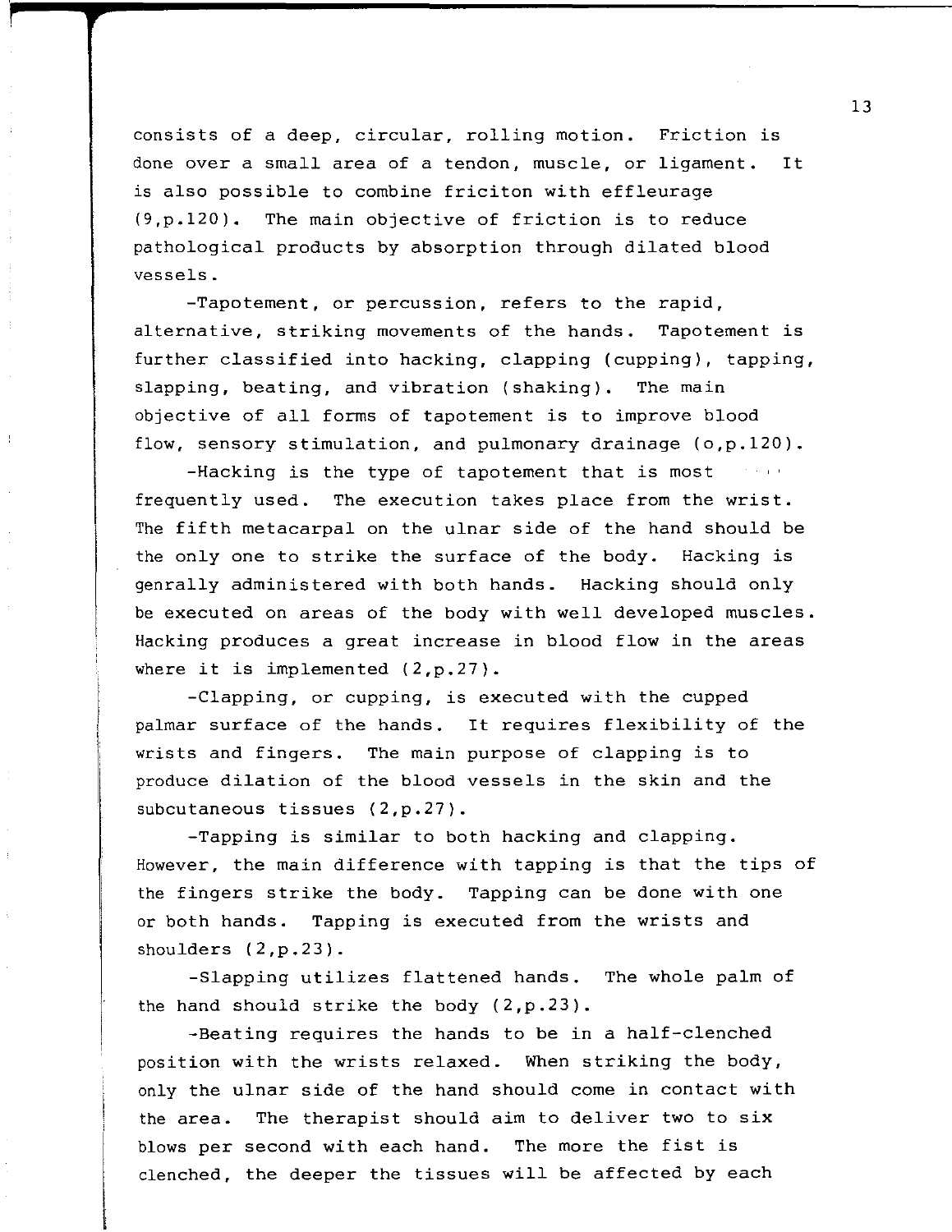blow. Beating should be done lightly where the muscle layers are thin and where the bone is near the surface. Beating induces a stimulation of blood, lymph flow, and nerves, and provides for better nourishment of the muscles (2,p.26).

-Vibration, or shaking, is the most difficult and tiring massage technique to apply. In executing vibration, the therapist aims for continuous trembling of the muscles being massaged. Mechanical vibrators can be used to achieve the same result. Vibration increases circulation and stimulates nerves while providing a feeling of relaxation (2,p.30).

One last form of massage that will be briefly discussed is ice massage. Ice massage is classified as a form of cryotherapy, or the application of cold as a therapeutic modality. Ice used for an ice massage is generally in the form of a ball or cube made in a styrofoam cup. The body part being massaged should have towels under it for the absorption of the melted ice. The ice is generally massaged over the body part in a circular motion. The benefits of this type of massage include a decrease in inflammation of the affected area, decrease in edema, a decrease in muscle spasm, and a decrease in swelling.

The effects of massage last from 20-60 minutes (9,p.120). Although the objective of each type has been stated, the general physiological responses to massage have yet to be discussed. Massage primarily benefits the blood and lymph vessels because they are located directly beneath the skin. Massage produces a dilation in the capillaries and arterioles. Massage also may help to increase lymph drainage in the extremities. Massage can also help promote digestion, muscle recuperation, and relaxation (9,p.120). Massage should not be used on individuals with infections as it may increase the spreading of the virus. Massage is also contraindicated for skin inflammation, burns, new growths, clotting disorders, and fractures (2,p.19). Massage in therapy is continuing to grow and diversify. For many people, massage is a special luxury, for others a relief from pain, and yet for others a means for getting well. The mental benefits of massage are as prominent as the physical benefits and should not be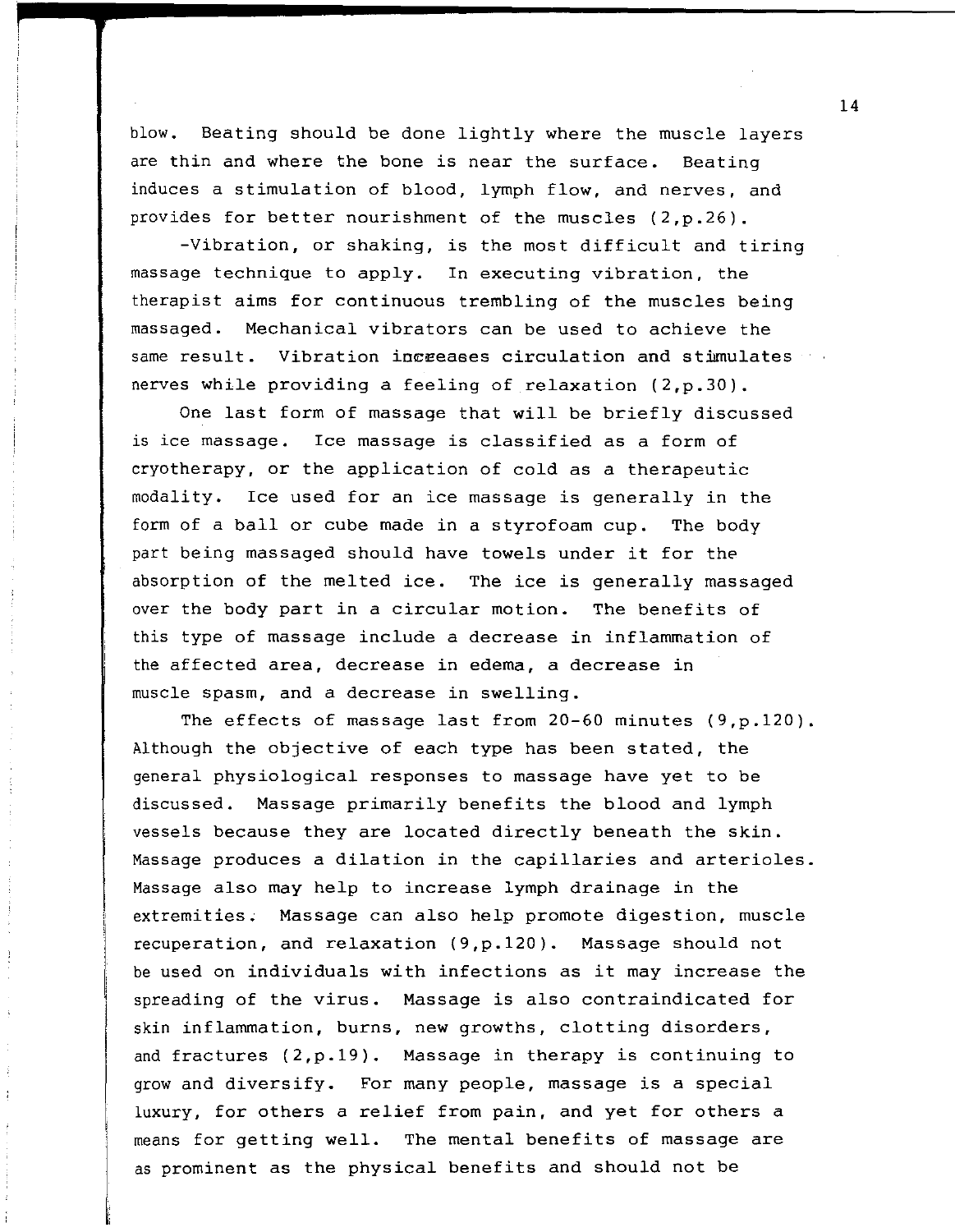overlooked. Massage is an excellent way to promote health and healing through both body and mind. Heat

Heat is another physical modality used to treat an array of conditions. Heat therapy involves a multitude of techniques used to transfer heat from one source to another. Heat is transferred from one source to another by one of three processes- conduction, convection, or radiation. In conduction, heat transfer takes place in and through matter by molecular collisions (10,p.12). An example of this is holding one end of a metal bar and the other end rapidly becomes hot. When applying this definition to therapy, conduction would refer to a source of heat in direct contact with the skin where there is a difference in temperature between the source and the skin (11,p.646). Convection is heat that is transferred by movements of mass. An example of this is the fact that hot air expands and is pushed up by cooler air (10,p.12). This definition, for therapeutic purposes, refers to heat that is transferred when a moving liquid or substance contacts the skin (11,p.646). Radiation refers to a transference of heat through a medium. An example of this kind of heating is the Sun heating the Earth through the atomsphere (10,p.12). This definition is the same for therapeutic purposes. Conversion is also another way heat is transferred in therapy. Conversion is the changing of one form of energy into another form. An example of this would be mechanical energy converted into heat. Another example is using electricity to heat the body.

The benefits of heat therapy are, indeed, great. Several of the benefits include increased extensibility of collagen tissues, decreased joint stiffness, pain relief, muscle spasm, and increased blood flow (7,p.417). While all the benefits of heat are equally important, the primary effect of heat on the body is to produce a thermal response. The secondary effect of heat is to increase circulation. Generally, it is recommended that heat be used no sooner than several days post-injury to avoid the risk of increasing edema and hemorrhaging (7,p.433). For each specific heat modality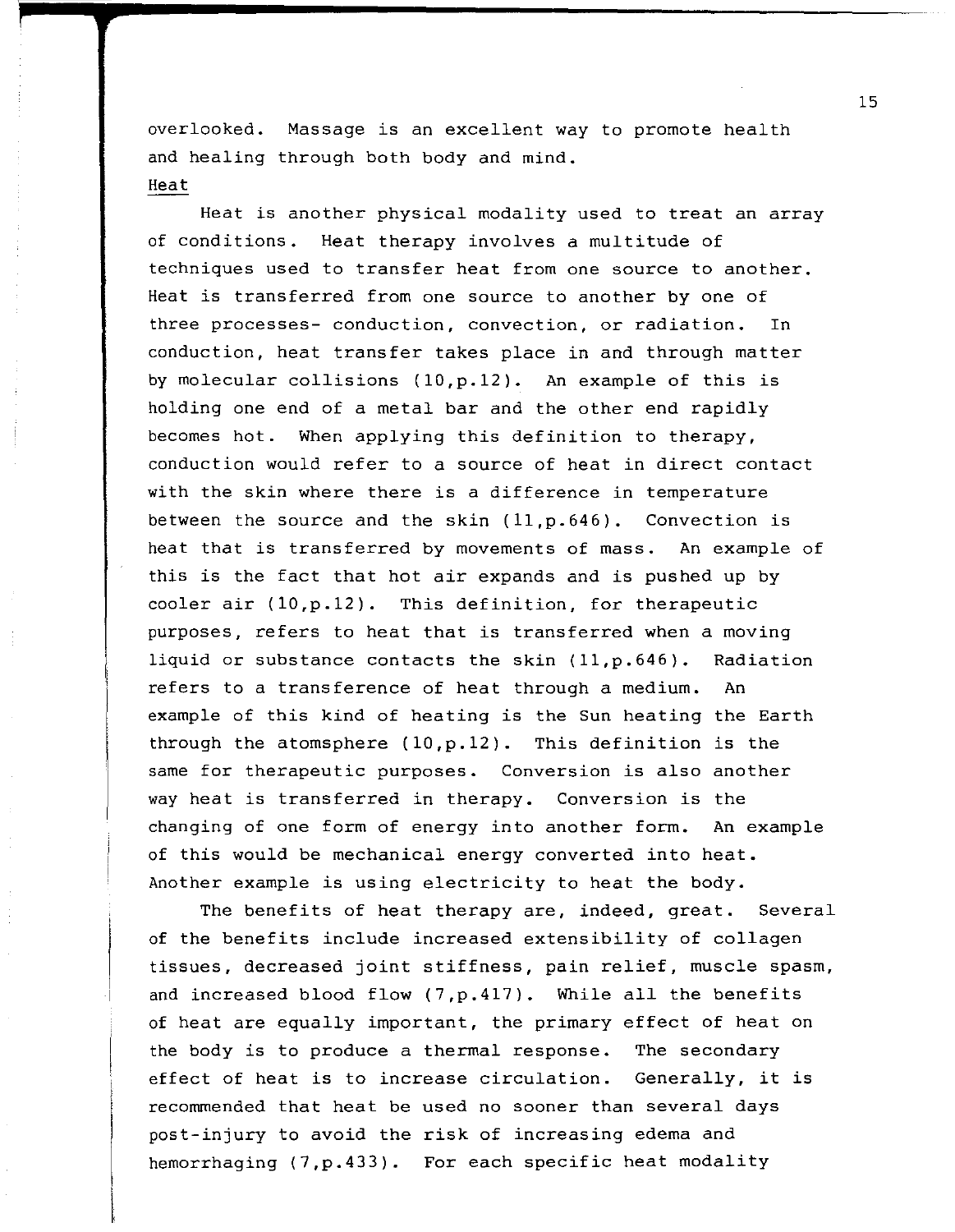there are specific contraindications to using it. Generally speaking, for all heat modalities, heat is contraindicated for areas that have been numbed with anesthesia, for obtunded patients, for patients who are not able to perceive pain normally, for tissues with an inadequate vascular supply, and for malignant tumors because of the possiblity of growth. Heat should never be applied to the gonads or a developing fetus (7,p.439). Heat is also categorized according to the way it is applied to the body: directly, radiantly, electrically, or through waves. Examples of all these sources of heat will be discussed.

### Conductive Sources of Heat

An extremely easy and inexpensive way to apply heat to the body is by having it come in direct contact with the skin. Heat that is transferred in this wasy is said to be conductive.

The amount of heat (H) which flows through a body by conduction is directly proportional to the time of flow (t) and the area through which it flows (A), the temperature of the gradient (T), and the thermal conductivity (k), and it is inversely proportional to the thickness of the layer (L) across which the temperature gradient is measured.

 $H=KAt(\frac{T}{r})$  (7, p. 445)

This statement is true for all superficial heat applications. In administering superficial heat treatments, towels are normally used to regulate the intensity of the heat in contact with the skin. According to the above statement, increased towel thickness would reduce heat flow and produce less of a temperature rise.

### Hot Water Bottle- Conductive

A simple device that can be used in both the home and the clinical setting is the hot water bottle. Hot water bottles help ease the pain of mild musculoskeletal disorders and improve local circulation (9,p.116). When preparing the bottle, water should be heated to a maximum of  $150\textdegree F$ . Water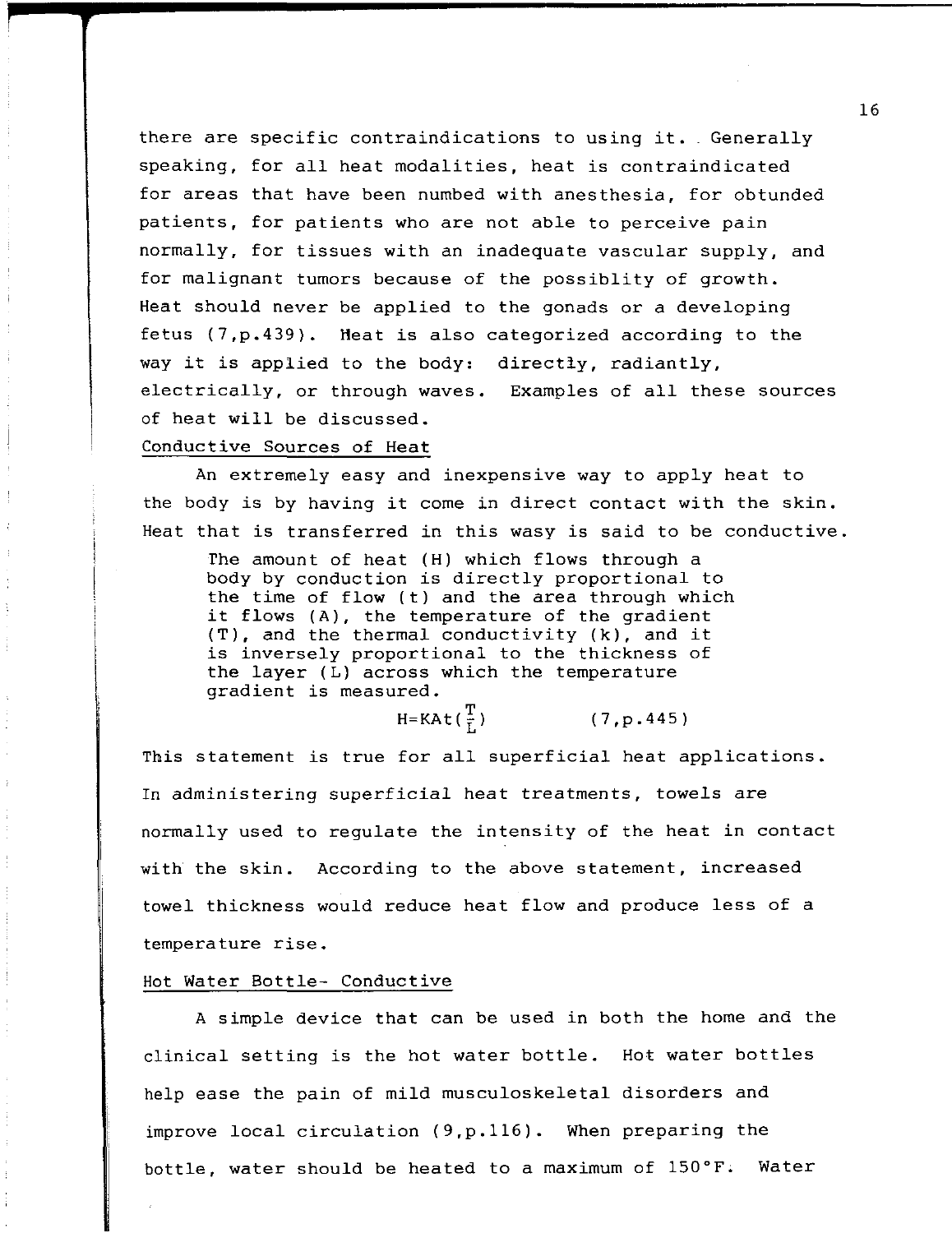bottles are sometimes considered an inefficient water source because it does not provide constant heat penetration. After the water is heated, three to six bath towels are placed between the patient's skin and the bottle. The bath towels are then removed as the bottle cools. The patient should be instructed never to lie on the bottle to avoid the possibility of water leakage that could cause burns. Some patients may be unable to use the water bottle because of the pressure it exerts on the area it is treating  $(10, p.12)$ . Treatment time normally ranges from twenty to thirty minutes with the highest temperature reached in the skin after approximately eight minutes (7,p.445). Hot water bottles can be very effective if proper safety procedures and caution are used.

# Hydrocollator Packs- Conductive

Hydrocollator packs (hot packs) are another source of conductive heating. Hydrocollator packs consist of a silicate gel enclosed in canvas or cotton. The purpose of the gel is to absorb and hold a large amount of water with high heat carrying capacity (7,p.444). The packs usually measure 50 X 50 cm. and are used for small areas such as the lower back or the ankles (9,p.117). Preparation of hot packs is relatively simple. Packs are immersed in water between l60-l75°F. Packs are then placed on top of terry cloths or towels to protect the skin. The towels can then be removed as the papks sool. The therapist should carefully monitor the patients skin throughout the treatment to avoid overheating and unnecessary burns (9,p.117). Hot packs are beneficial in reducing spasms and soreness, relieving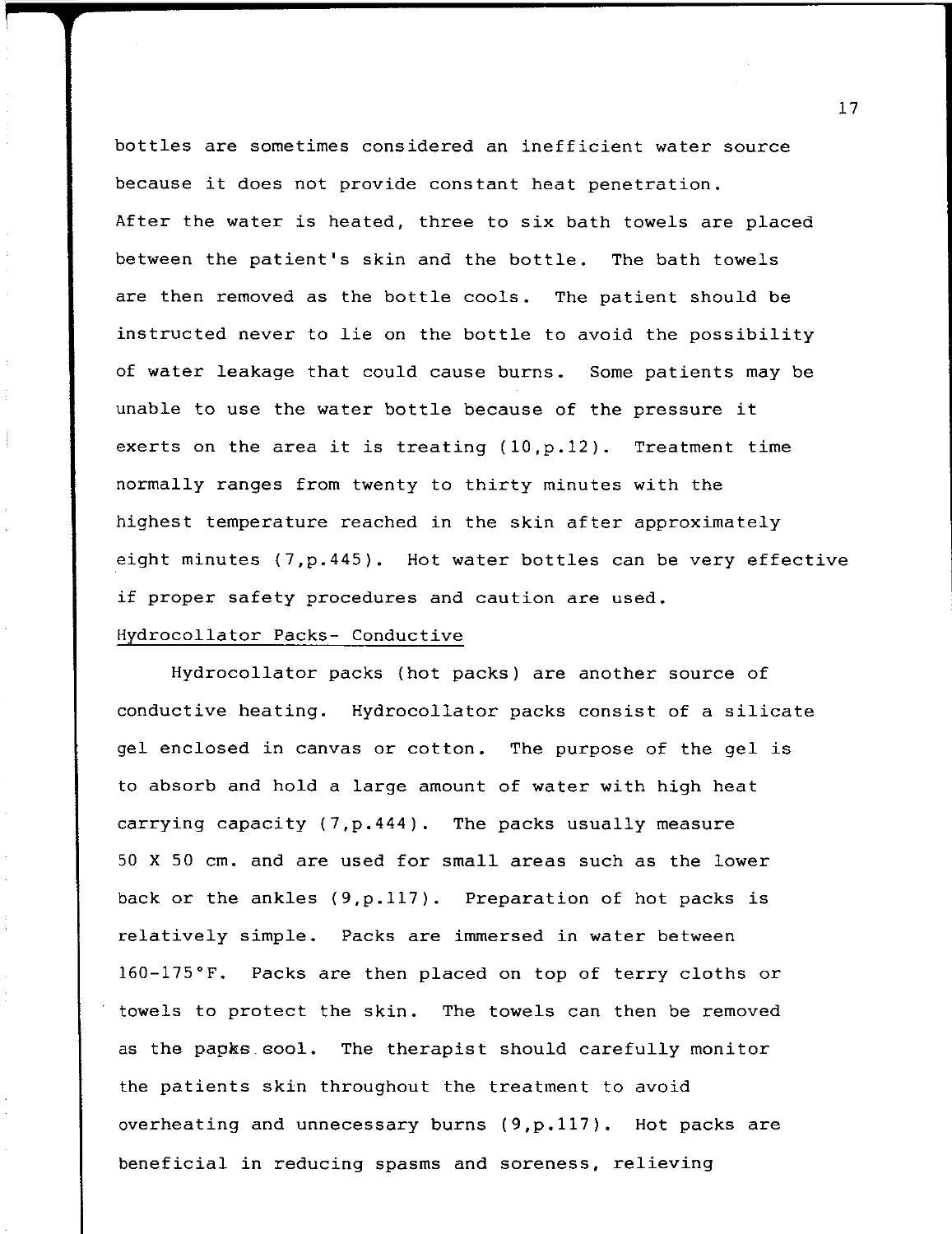abdominal cramps and itching, reducing inflammation, osteoarthritis, rheumatoid arthritis, and prior to exercise as a part of warm up. Packs remain on the patient for twenty to thirty minutes (7,p.444). Hydrocollator packs are used frequently in the clinical setting when superficial, rapid, moist heating is prescribed. Extreme caution should be practiced in patients with cardiovascular disease, peripheral vascular disease, and decreased temperature sensation.

#### Paraffin Baths- Conductive

Paraffin baths are yet another source of conductive heating. The baths are maintained at a temperature between 51.7 to 54.4°C (126 to 128°F) and have a thermostat or some comparable device for monitoring the temperature  $(7,p.650)$ . Paraffin baths are a mixture of wax combined with mineral oil, water, and liquid paraffin. It is possible for the patient to enjoy the benefits of paraffin at home. Paraffin is most popular when treating hand or i foot problems. Benefits of paraffin include loosening of stiff joints, increasing joint range of motion, and creating a feeling of warmth for the patient (7,p.448). Paraffin is applied for twenty to thirty minutes and can be used as often as needed (9,p.116). There are two methods for applying paraffin- the dip method and the immersion method. the dip method, which is used for mild heating, involves the patient dipping the clean part to be treated into the paraffin and allowing a thin layer to solidify. The patient then continues to dip the affected part eight to twelve consecutive times until a thick glove is formed. The patient should always dip with their hand in the same position to avoid the cracking of paraffin· and the possibility of burning. After the glove is formed, it is covered with a plastic bag and a terry cloth mitt then wrapped in several layers of towels. When the treatment is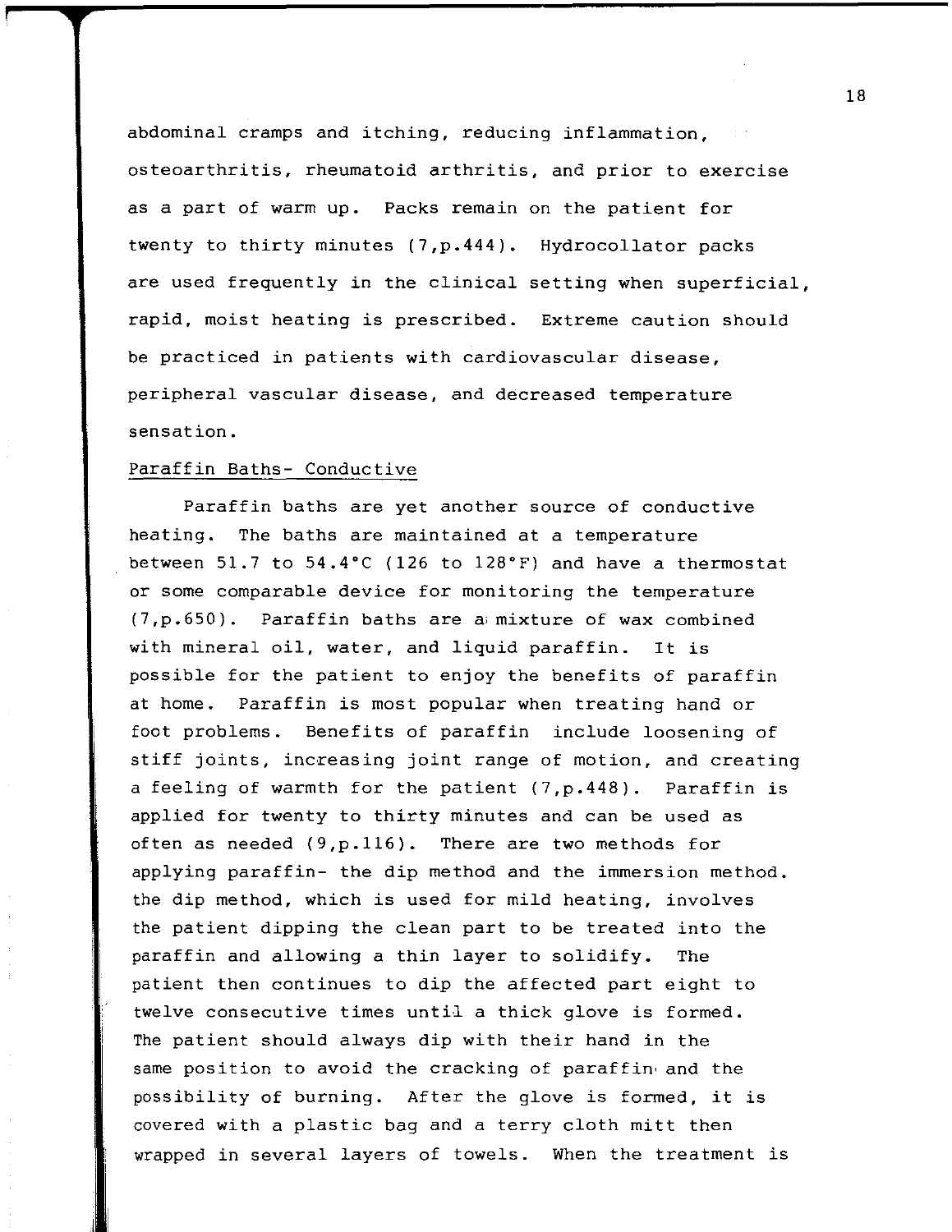complete, the patient should carefully insert a finger underneath the glove and gently peel off the paraffin. Stretching after the use of paraffin greatly enhances its benefits. The immersion method is used for more vigorous heating. The affected part is dipped until a glove is formed and then submerged in the paraffin for twenty minutes. This provides for constant heating surrounding the affected part. Paraffin should never be used to treat open wounds or burns (9,p.112). Direct contact heating methods are used widely in physical therapy. Cost, simplicity, and quick results all contribute to its success. If used properly these mehtods can provide satisfactory relief to patients suffering from a multitude of conditions.

#### Radiant Sources of Heat

Radiant heating is another acceptable way to treat the body. Radiant heat is a form of conversive heating. Infrared, visible, and ultraviolet rays are all examples of radiant energy (10,p.12). Radiant heat is dry and non-contact, usually transmitted in the form of a lamp. Heat radiation has clinical uses that make it somewhat advantageous over conductive sources. First of all, its depth of penetration is much greater than with conductive sources. Secondly, by being non-contact, patients are relieved of the pressure that can exist when using conductive sources. Finally, it is much easier to observe the body part throughout the treatment and avoid painful burns (10,p.32). Although there are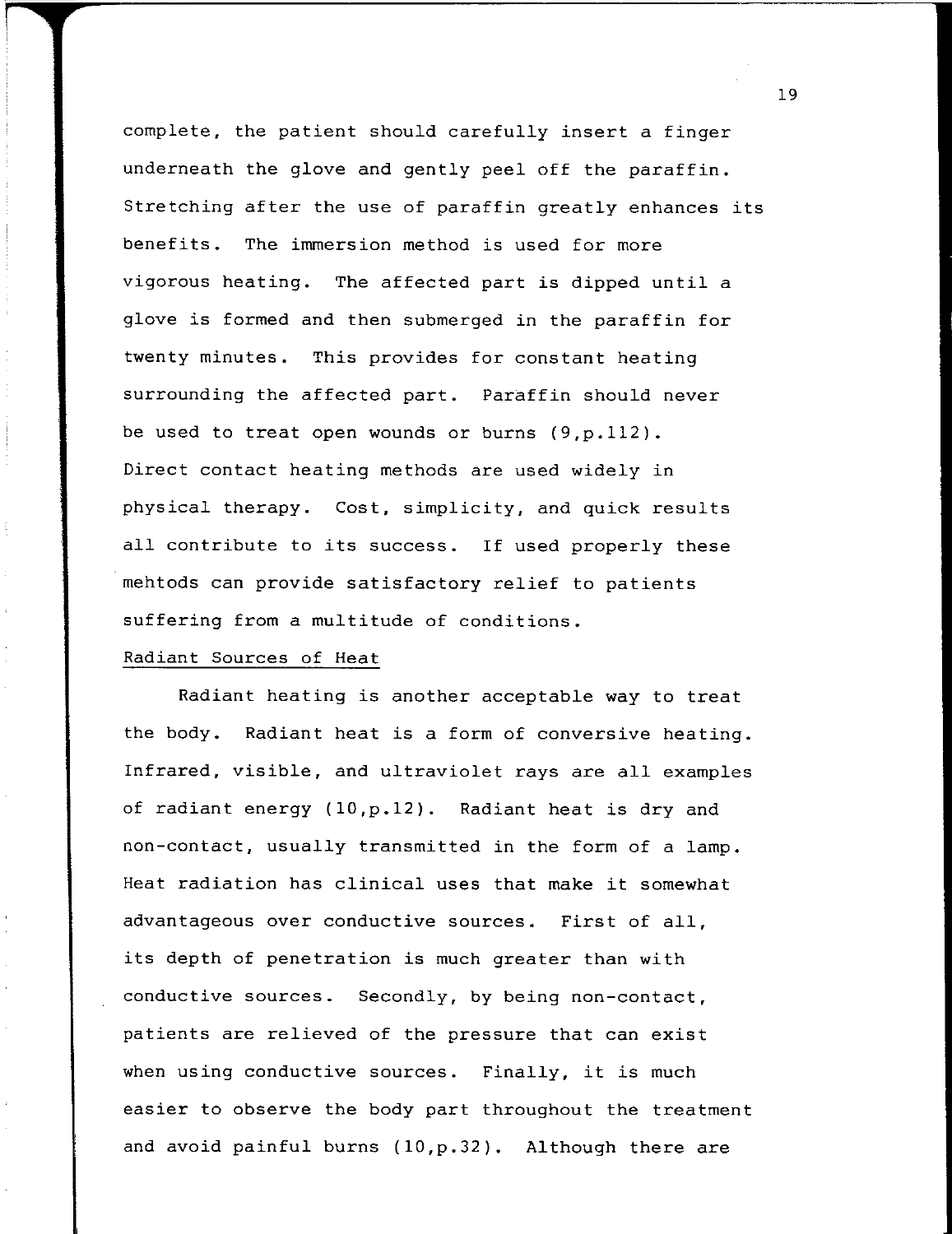many ways in which radiant heat can be applied, two of the most common methods include heat lamps and quartz infrared lamps.

# Heat Lamps- Radiant

Heat lamps are made of tungsten filaments enclosed in a glass bulb which are then centered in a concave reflector. Heat lamps vary in power from 150 to 1500 watts. The smaller powered heat lamps treat small body parts while the higher powered lamps treat larger body parts (10,p.12).

### Quartz Infrared Lamp- Radiant

Another form of radiant heat is the quartz infrared lamp. This consists of a tungsten filament sealed in a glass filled quartz tube or bulb. The filaments are capable of heating up or cooling down in less than a second. Quartz infrared lamps are able to generate 50 to 1500 watts of power depending on their size (10,p.25).

Technique is crucial when applying radiant heat. First, the patient should be in a comfortable, relaxed position. Seoond, the therapist should maintain proper distancing between the lamp and the patient. The heat should never be uncomfortable or overbearing. Treatment time, on the average, lasts from 20-30 minutes. Protective eyewear should always be worn. It is best to treat the naked skin but, in cases of extreme heat sensitivity, a sheet can be used'shield the skin (10,p.34). Physiological effects of radiant therapy include stimulation and increased circulation (local), stimulation of the nerve endings of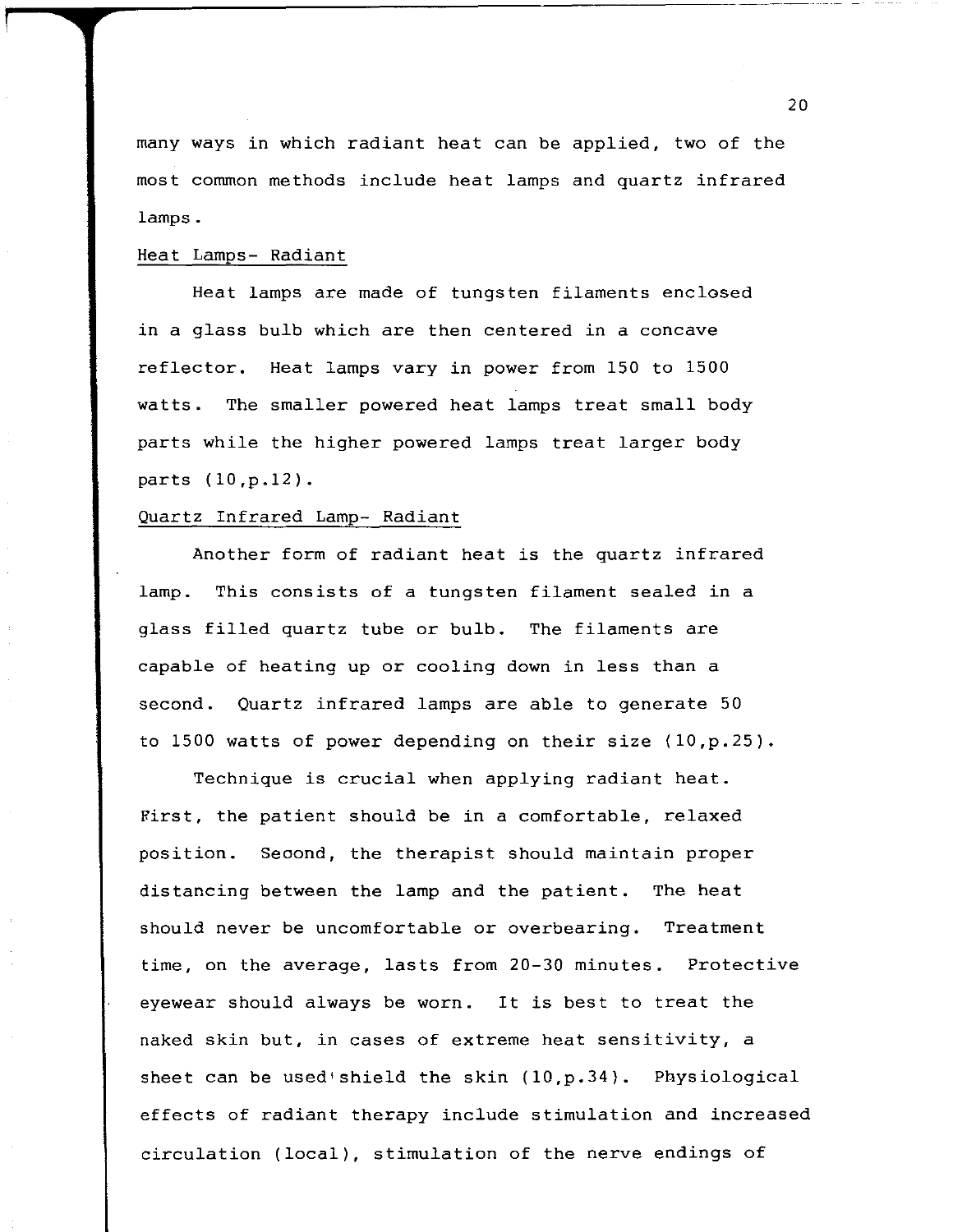the skin, marked hyperemia, tissue relaxation, and pain relief. Indications for radiant heat include subacute and chronic inflammatory conditions, contusions, muscle strains and sprains, dislocations, fractures, arthritis, and infections of the skin (10,p.30). Precaution should be taken to avoid edema, blistering, and burning. As with all types of heat, supervision is the key to receiving the best results possible. Stretching before and after utilizing radiant heat may further add to its benefits. Special instructions should be given to patients who wish to use this modality at home.

### Conversive Sources of Heat- Short-Wave Diathermy

Heat can also be transferred conversively by changing one form of energy into another. Short wave diathermy is a means of heating the body by converting electricity (high frequency currents) into heat. Although short wave diathermy is categorized as electrotherapy due to its use of electricity, its primary effect on the body is heat and will therefore be classified as heat for purposes of this paper. Short wave diathermy heats the body to a much greater extent than both conductive and radiant sources. Before the procedures of this modality can be discussed, it is essential to understand the general properties and behaviors of electricity.

Matter is anything that takes up space and has weight. All matter is composed of varying elements which are made of atoms. An atom is the smallest part of an element that can exist. Atoms are composed of particles called protons,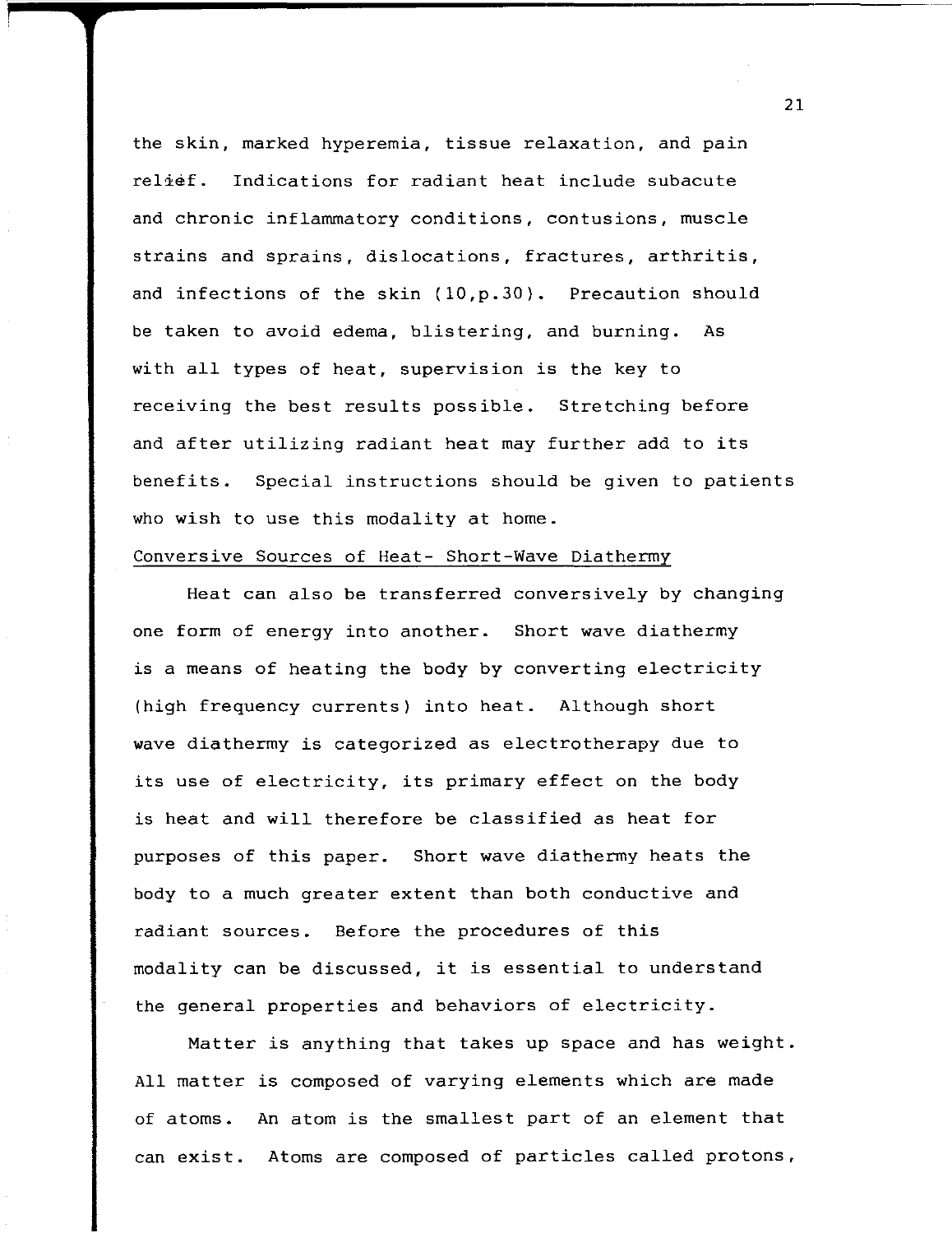electrons, and neutrons. These determine the atoms electrical charge- positive, negative, or neutral. If the number of protons exceeds the number of electrons, the atom has a positive charge. If electrons exceed protons, a negative charge results. Finally, if protons equal electrons, the atom is said to be neutral. A charged atom is called an ion and is the basis for understanding electricity. The fundamental law of static electricity was stated by Coulomb In 1780. This statement described the behaviors of charged atoms when in the vicinity of other charged atoms. According to Coulomb, like charges will repel and opposite charges will attract (10,p.76).

In order for these charged atoms to produce electricity, there must be some form of medium to assist in the procedure. A conductor is a substance that leads off an electric charge quickly- it conducts electricity. Metals, acids, bases, and salts are all good examples of conductors. Non-conductors, or insulators, do the exact opposite of conductors. Glass, rubber, oils, and paraffin are all classified as insulators (ll,p.6). Therefore, a current of electricity is produced when a stream of loose electrons passes along a conductor (10,p.70). In applying this definition to physical therapy, a current of electricity can be maintained by providing a source of electricity (generator) and a complete circuit for the energy to pass through.

The apparatus for transmitting short wave diathermy has three basic components:

a) power supply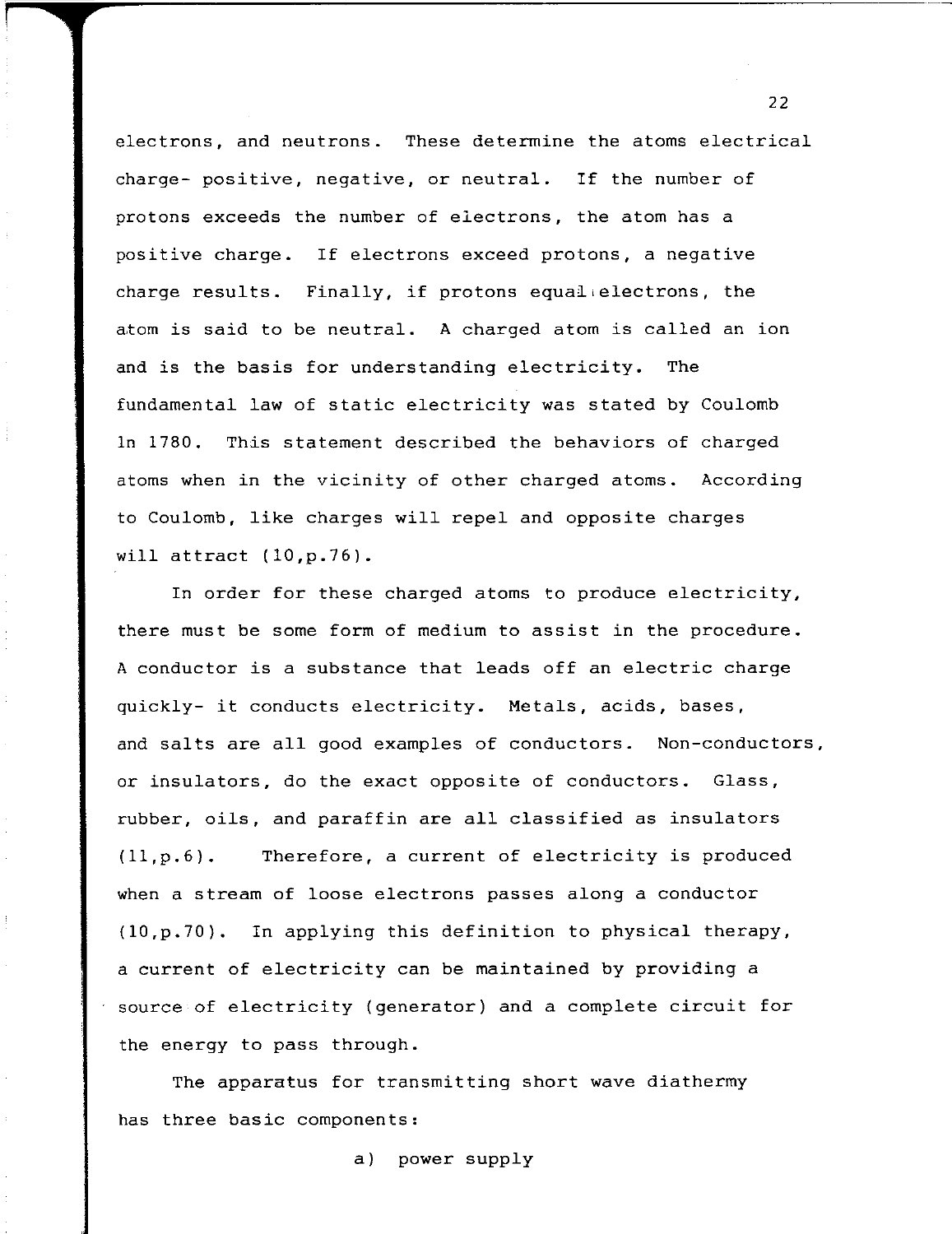- b) oscillating current
- c) patient circuit (ll,p.14).

Patients then receive the heat through plates, electrodes, or coils that are connected to conducting cables joined with the machine. The conducting cable is simply the heavy, insulated cable containing the conducting wires  $(10,p.115)$ . Spaced metal electrodes (condensor pads) consist of metal enveloped in rubber, plastic, glass. These are usually applied to the skin with a medium such as terrycloth, felt, or towel. It is important when utilizing electrodes to space adequately and properly in between them. Overloading the treated area can be extremely dangerous. Spaced plates are made of a metal disc enclosed in a hard, circular, rubber treatment drum. The drum is attached to the machine by an adjustable arm (10,p.116). Coils consist of a single electode joined to a heavily insulated wire. Coils should be applied with a medium and can be used to wrap circular loops around the body  $(10, p.116)$ . To produce a therapeutic effect in the tissues, short wave diathermy machines must produce a power output greater than 40 watts.

All electrical currents in the body cause a rise in temperature due to the conversion of electricity into heat. All electrical currents also obey Joule's Laws. These laws state:

- **1.** The heat produced is directly proportional to the square of the current strength.
- 2. The heat produced by the same current in different conductors is directly proportional to the resistance of each conductor.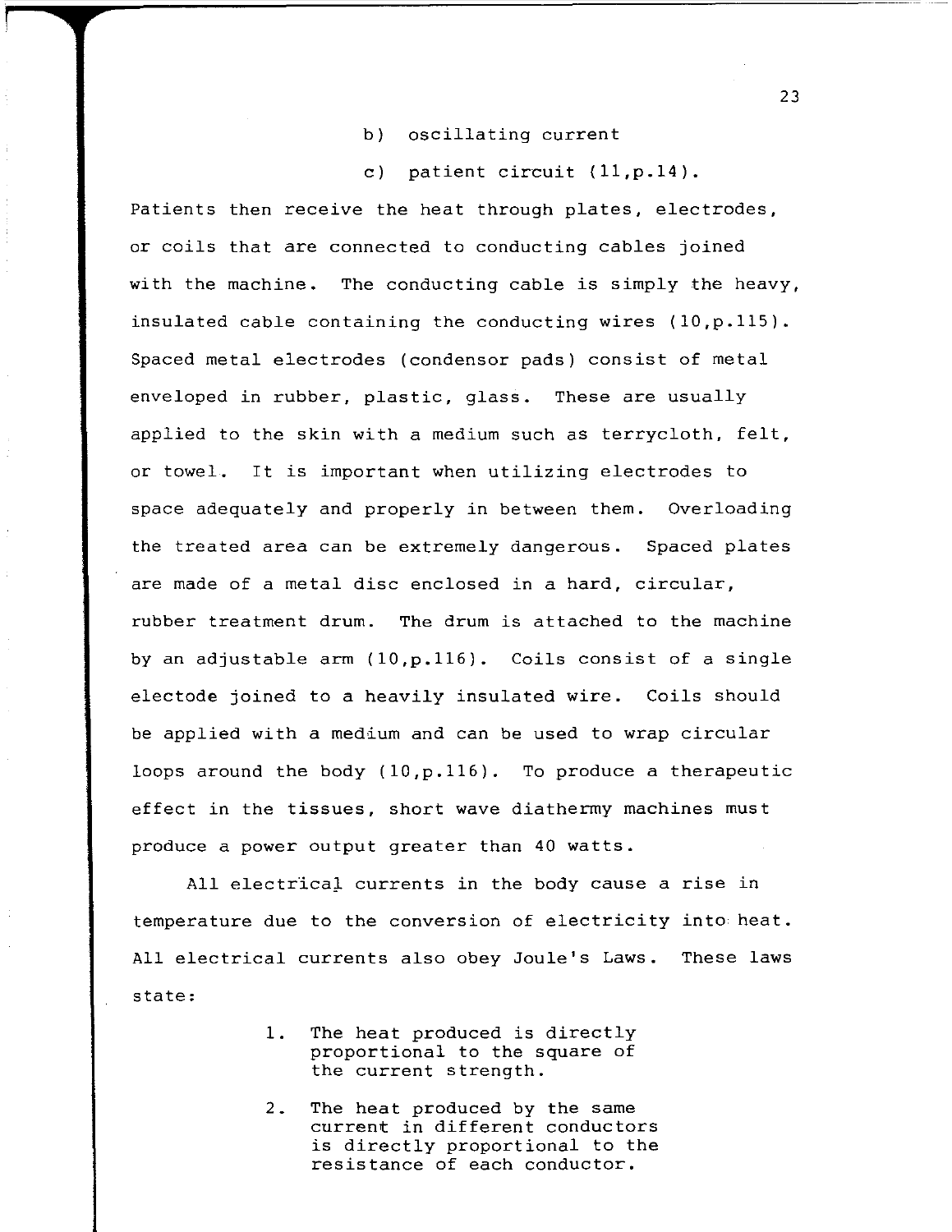3. The resulting quantity of heat is in direct proportion to the duration of the passage of the current.  $(10,p.79)$ 

Body tissues all possess varying resistance and electrical conductivity. Tissues that contain the most water also contain the most ions, therefore making them the best conductors. Conductivity is approximatelt equivalent to the tissues content of water: muscle is the best conductor at 72 to 75%, the brain conducts approximately 68% of the current, fat conducts 14 to 15%, nerves, skin and bones conduct 5 to 16% with bone being the absolute poorest conductor of electricity (lO,p.122). Skin provides the body with its chief resistance to current and is considered a terrific insulator.

The technique of applying short wave diathermy requires much skill and knowledge. The patient should lie on a wooden treatment table (9,p.119). The therapist should then apply the heat through a medium onto the unclothed skin. It is impossible for the therapist to know the amount of energy that is passing through the patient. It is often beneficial to discuss the four grades of heat sensation with the patient and explain which sensation is trying to be achieved with the therapy. The four grades of heat sensation that have been established are: 1) threshold value (glowlike sensation) 2) a distinct feeling of agreeable warmth 3) intensive heat and 4) unbearable heat (lO,p.22l). It is generally recommended that for mild dosage the threshold value should be strived for and for more vigorous treatments and chronic injuries the intensive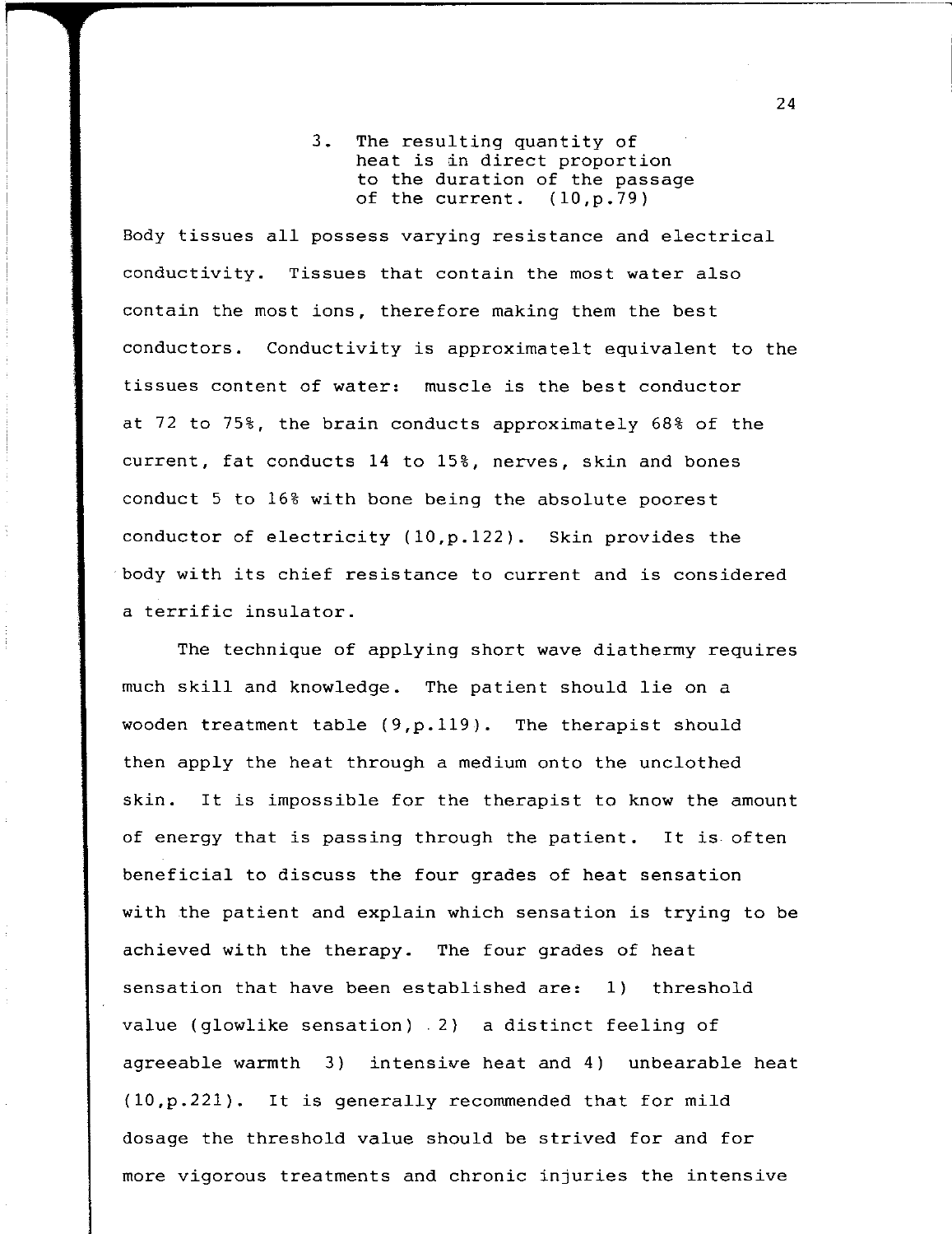value should be attained. The patient should be able to perceive pain normally as it is the best indicator of treatment effectiveness. Treatment should immediately cease upon any complaints of discomfort. Constant supervision by the therapist is required at all times unless the patient is able to shut off the current at any time (10,p.231). Treatment time ranges from 20-30 minutes depending on the body part. The skin should not be broken, metallic objects should be removed as well as clothing. Patients should always cool down after their treatment before leaving.

The effects of short wave diathermy include dilation of the blood vessels, increase in local blood flow and circulation of the area to be treated, rise in blood temperature, increase in pulse rate, increase in respiration, and an increase in metabolism. Short wave diathermy also produces a marked sedative effect on the sensory and motor nerves (10,p.217). Short wave diathermy is indicated to decrease swelling, relieve pain and spasm, for congestive conditions, and chronic infections (11,p.106). It is also used to treat traumatic and inflammatory conditions of bursae, bones, and joints after the acute stage, arthritis, stiffness, rheumatic diseases, reduce edema, and treat chronic inflammatory pelvic diseases (7,p.474). Shortwave diathermy is contraindicated for patients with a cardiac pacemaker, a pregnant woman or to the epiphyseal growth areas in children (9,p.119). It is also contraindicated for those patients with a tendency to hemmorhage, malignant tumors, large varicose veins, or metal implants. Shortwave diathermy is always contraindicated when a simpler method of superficial heat could achieve the same consequences (10,p.220). There are some precautions to using electricity to produce heat. Electric shock and electric burn are two major dangers the patient faces when being treated with electricity. Electric shock results from a sudden, powerful surge of electricity. For example, if the patient touches the grounded object in an electric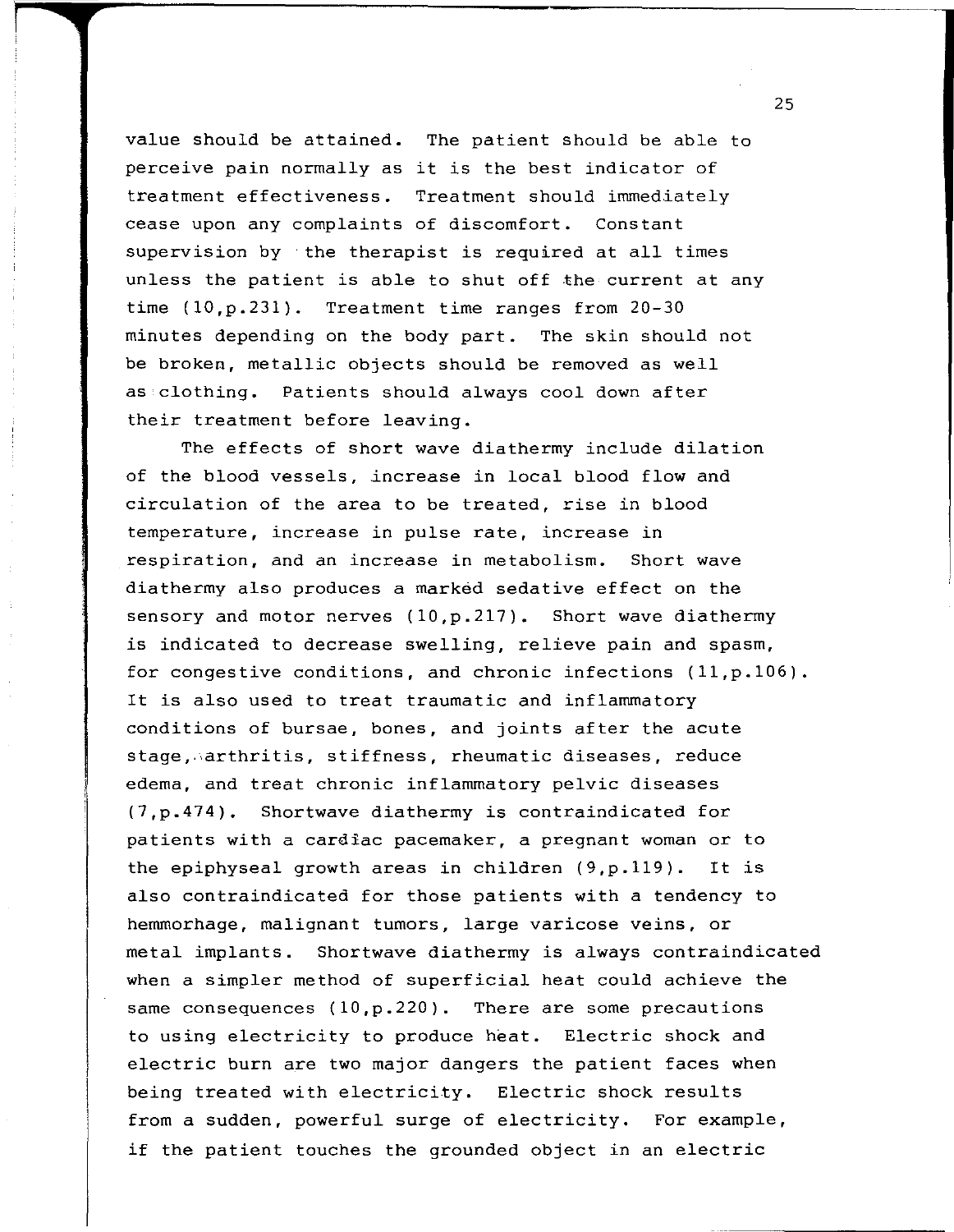circuit. Electric burn occurs when there is an excessive current overloading a part of the body. Electric burn can result in erythemia and blistering (10,p.120).

# Conversive Heat- Ultrasound

Ultrasound should always be administered with special precaution as it is able to produce deep burns rapidly (9,p.18). Ultrasound does not heat the skin or subcutaneous layer which serves as the patients primary warning signal against burns. According to Arden, Jones, and Herrick, a study they conducted showed that ultrasound was not a good modality for heating either the subcutaneous fat or muscle, however, the researchers also found that ultrasound did produce a heat rise in bone because bone cannot transmit ultrasound, instead, it absorbs it (10,p.419). Another study done by Carstensen et al. showed that ultrasound absorption occurred primarily in the tissue proteins (4,p.288). As is evident, ultrasound produces deep heating and should be used with extreme caution.

Ultrasound is the process of transmitting inaudible sound waves through a medium to heat the body. Ultrasound is applied to the body through a sound head. The most common method of transmitting ultrasound from the sound head to the skin and other tissues is by using a coupling medium such as mineral oil, Soni-gel, Aqua-sonic, or Medco (7,p.544). The coupling medium is primarily used to help maintain adequate maximum transmission into the tissues. There should be absolutely no air gaps between the skin and the sound head because air reflects 100% of acoustic waves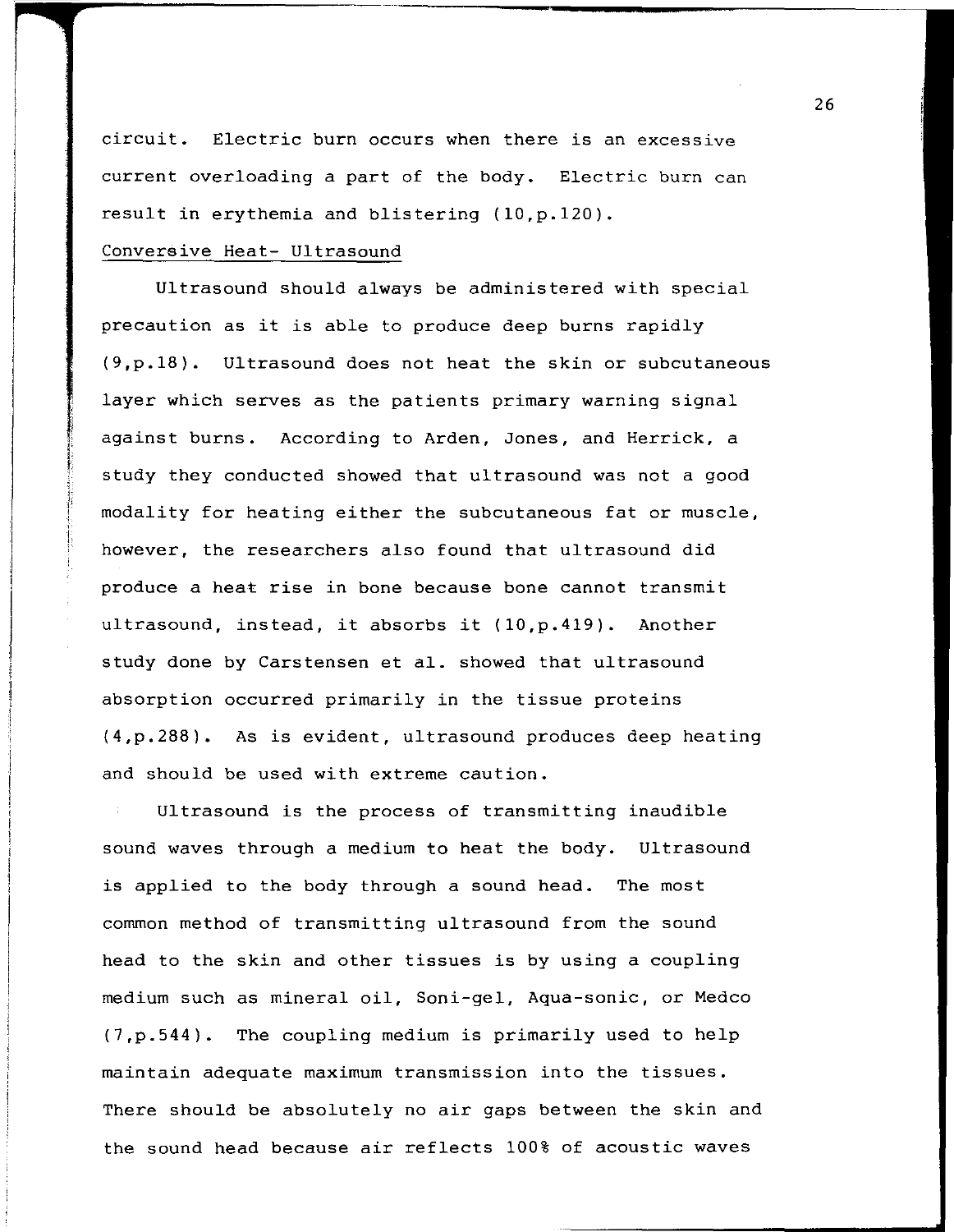(5,p.l4). The coupling medium also serves as a lubricant to make application smoother. Underwater coupling is suggested for treating bony prominences such as the knuckles and for treating sensitive patients. The body part should be completely submerged when applying ultrasound in this manner and the sound head should remain near the surface of the skin without actually touching it (7,p.544). When applying ultrasound to the dry skin wihtout a medium, stroking is used. Circular or longitudinal strokes are used for maximum results. The pressure should remain firm but not overbearing throughout the treatment. Effects of ultrasound usually begineafter three to six treatments with the average treatment time lasting five to ten minutes (lO,p.240). The applicator should be completely cooled between each patient by dipping it in the tap water. There are three situations for which ultrasound use is indicated:

- a) Where effectivenss superior to other modalities has been proven Ex. arthritis, joint disease, rheumatic diseases
- b) Indications where ultrasound is of suggested value Ex. rheumatoid arthritis, chronic skin ulcerations
- c) Indications where ultrasound has been purely used on an empirical basis Ex. treating pain after a sprain, epicondylitis (7,p.549-558).

Ultrasound is also used for bursitis or tendinitis of the shoulder, bursitis of the hip region, cervical strain, low back strain, and loosening scar tissue (lO,p.244). Ultrasound is contraindicated for use around the eye and on pregnant women. It is also recommended to avoid use on the spinal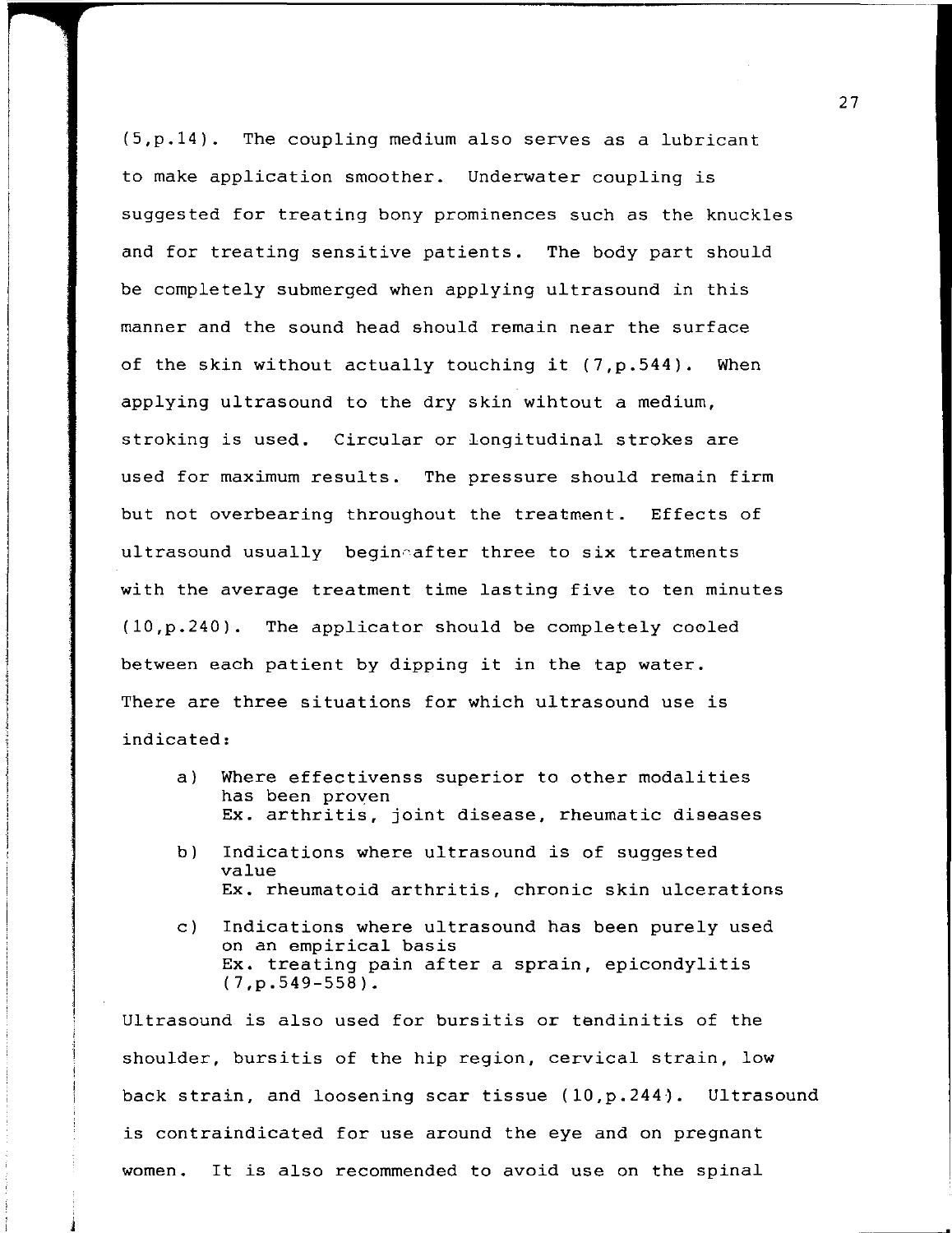cord, brain, ear, heart, and reproductive organs due to the risk of injuring neurons (7,p.561). Ultrasound should never be used on acute infections or malignant lesions. One condition that ultrasound can be used on where diathermy could not was in the case of metallic implants. Many studies have been done to prove the safety in treating this condition. One study, conducted by Lehmann et al., tested surgical metallic implants in pigs. Pigs were then treated with ultrasound at temperatures in the human therapeutic range and were shown to have no untoward effects. Pigs were also implanted bilaterally and treated with ultrasound on one side. Autopsies after the pigs deaths revealed no signs of damage or non thermal effects to the side that had been treated with ultrasound (8,p.486). Ultrasound, when used properly, can provide patients with enormous relief from a multitude of conditions. More research is being done on ultrasound to learn more about its purpose and role in therapy.

### Summary and Conclusion

In conclusion, there are many other modalities in use in physical therapy today. Of all the modalities mentioned, **it** was found that heat is the most widely used and most effective in the clinic. Heat alone, though, is not always the best solution. The benefits of heat are greatly . enhanced when combined with exercise, stretching, and range of motion activities. The physical therapists' and the patients' attitudes toward rehabilitation also play a major role in determining the outcome. An encouraging, patient, empathetic personality is one that results in success. The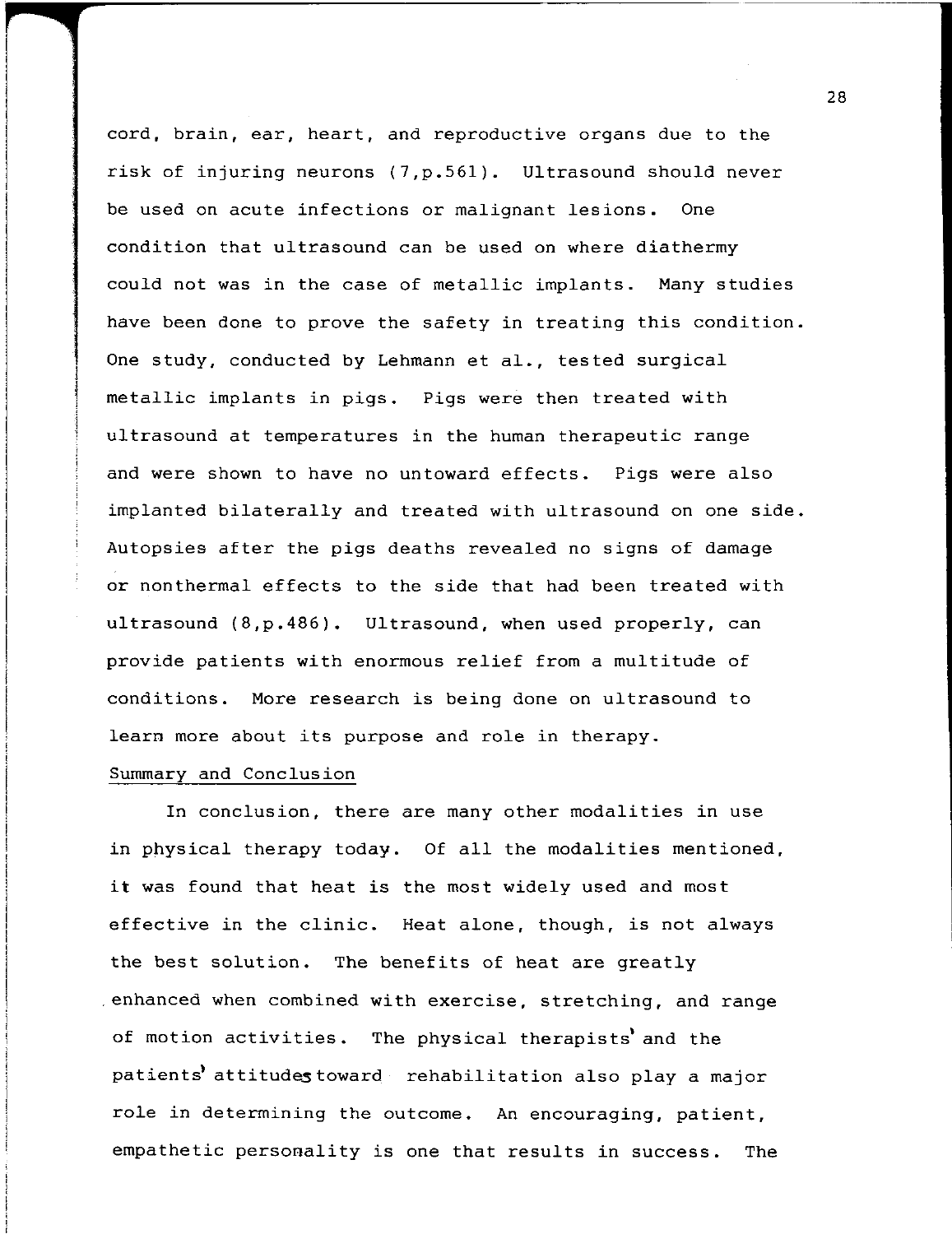therapist should also attempt to be creative in designing the rehabilitation program to eliminate boredom and frustration for the patient. Hydrotherapy, massage, heat, and electrical stimulation are all acceptable, effective methods for treating a variety of conditions. Depending on the status and nature of the injury, one or all may be utilized in a combination that is suitable for the patient. However, a modality that works for one patient may not necessarily be effective for another. The indications and contraindications discussed for each modality are just a few of the established do's and don'ts in the field. The therapist should feel free to experiment among the various modalities unless the patients condition absolutely contraindicates the modality. The size and financial status of the clinic is also a contributing factor to what modalities are available. All of the above modalities should only be administered by a trained, licensed therapist. Hydrotherapy requires an extensive knowledge of proper technique and experience in using water to a person's advantage. Conductive sources of heating including the hydrocollator packs, paraffin, and hot water bottles require little supervision to administer but proper application and use are essential. Short wave diathermy and ultrasound require a working knowledge of electricity and how it affects the body as well as technique and application. All of these modalities, no matter how primitive they may seem, have the potential to cause additional harm to the patient. If used properly and under the supervision of a therapist, all of these modalities can be effective and beneficial. Today,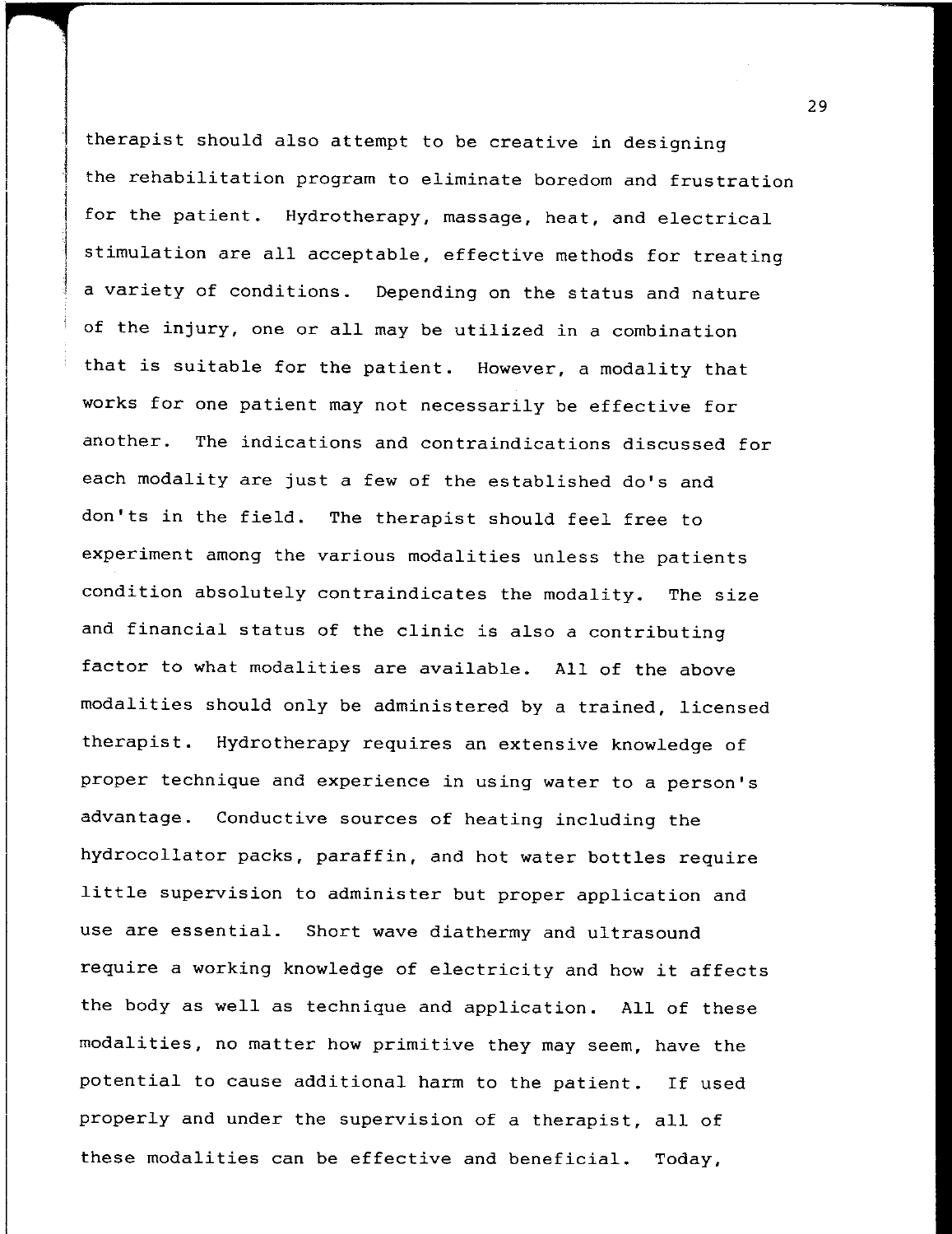physical therapy has grown to be a tremendous field in medicine. More and more research is being conducted to prove the modalities that exist and to create new ones. Physical therapists undergo extensive training to prepare for their careers. Technology has made it possible to develop therapeutic aids that were never thought possible before. Physical therapy is, indeed, one of hottest careers in medicine today.